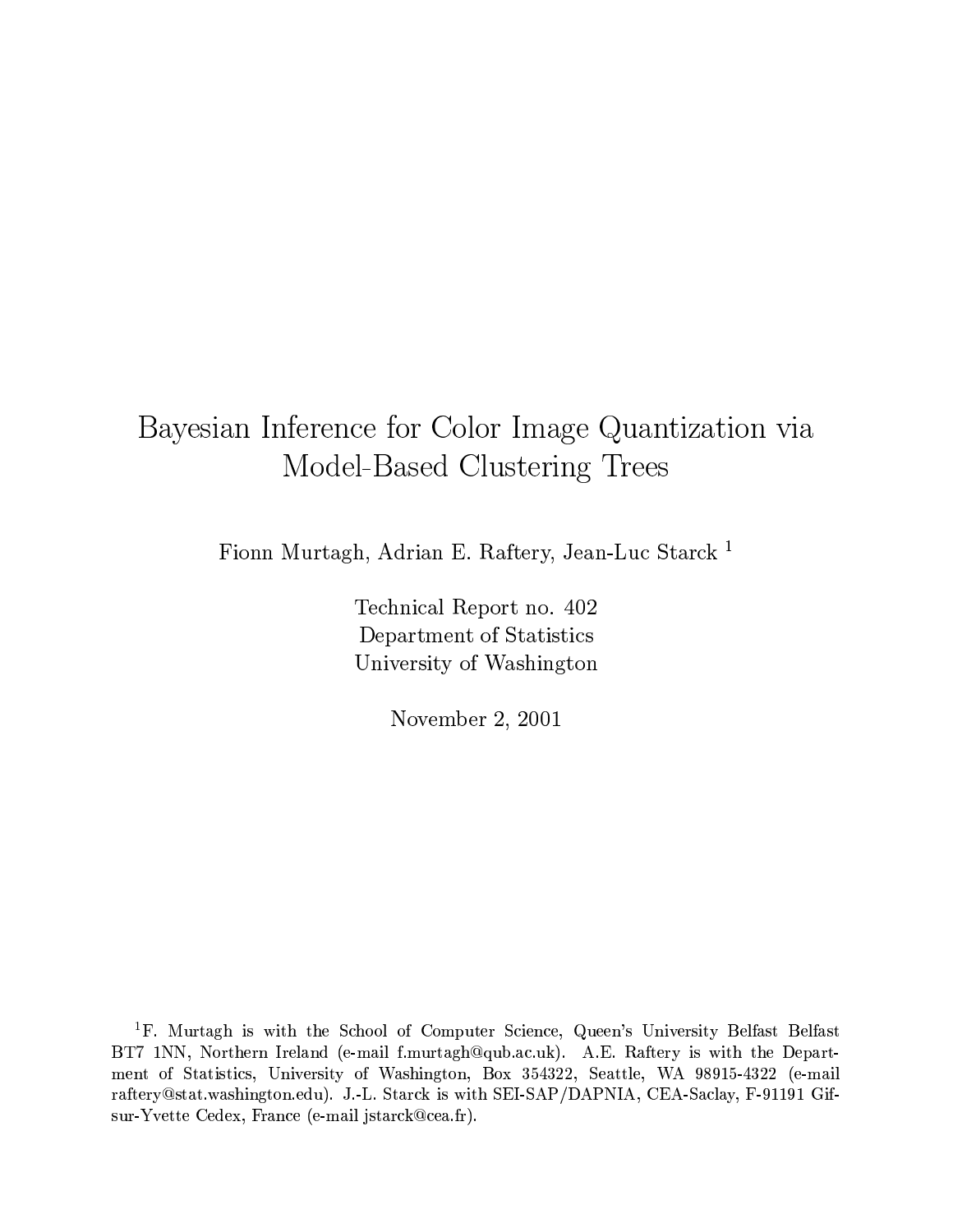| <b>Report Documentation Page</b>                                                                                                                                                                                                                                                                                                                                                                                                                                                                                                                                                                                                                                                                                                                                                                                                                                   |                             |                              |                                   |                                                  | Form Approved<br>OMB No. 0704-0188 |  |
|--------------------------------------------------------------------------------------------------------------------------------------------------------------------------------------------------------------------------------------------------------------------------------------------------------------------------------------------------------------------------------------------------------------------------------------------------------------------------------------------------------------------------------------------------------------------------------------------------------------------------------------------------------------------------------------------------------------------------------------------------------------------------------------------------------------------------------------------------------------------|-----------------------------|------------------------------|-----------------------------------|--------------------------------------------------|------------------------------------|--|
| Public reporting burden for the collection of information is estimated to average 1 hour per response, including the time for reviewing instructions, searching existing data sources, gathering and<br>maintaining the data needed, and completing and reviewing the collection of information. Send comments regarding this burden estimate or any other aspect of this collection of information,<br>including suggestions for reducing this burden, to Washington Headquarters Services, Directorate for Information Operations and Reports, 1215 Jefferson Davis Highway, Suite 1204, Arlington<br>VA 22202-4302. Respondents should be aware that notwithstanding any other provision of law, no person shall be subject to a penalty for failing to comply with a collection of information if it<br>does not display a currently valid OMB control number. |                             |                              |                                   |                                                  |                                    |  |
| 1. REPORT DATE<br>02 NOV 2001                                                                                                                                                                                                                                                                                                                                                                                                                                                                                                                                                                                                                                                                                                                                                                                                                                      |                             | 2. REPORT TYPE               |                                   | <b>3. DATES COVERED</b>                          | 00-11-2001 to 00-11-2001           |  |
| <b>4. TITLE AND SUBTITLE</b>                                                                                                                                                                                                                                                                                                                                                                                                                                                                                                                                                                                                                                                                                                                                                                                                                                       |                             | <b>5a. CONTRACT NUMBER</b>   |                                   |                                                  |                                    |  |
| Bayesian Inference for Color Image Quantization via Model-Based                                                                                                                                                                                                                                                                                                                                                                                                                                                                                                                                                                                                                                                                                                                                                                                                    |                             |                              |                                   |                                                  | <b>5b. GRANT NUMBER</b>            |  |
| <b>Clustering Trees</b>                                                                                                                                                                                                                                                                                                                                                                                                                                                                                                                                                                                                                                                                                                                                                                                                                                            |                             |                              | 5c. PROGRAM ELEMENT NUMBER        |                                                  |                                    |  |
| 6. AUTHOR(S)                                                                                                                                                                                                                                                                                                                                                                                                                                                                                                                                                                                                                                                                                                                                                                                                                                                       |                             |                              | 5d. PROJECT NUMBER                |                                                  |                                    |  |
|                                                                                                                                                                                                                                                                                                                                                                                                                                                                                                                                                                                                                                                                                                                                                                                                                                                                    |                             |                              | <b>5e. TASK NUMBER</b>            |                                                  |                                    |  |
|                                                                                                                                                                                                                                                                                                                                                                                                                                                                                                                                                                                                                                                                                                                                                                                                                                                                    |                             |                              |                                   | <b>5f. WORK UNIT NUMBER</b>                      |                                    |  |
| 7. PERFORMING ORGANIZATION NAME(S) AND ADDRESS(ES)<br>8. PERFORMING ORGANIZATION<br><b>REPORT NUMBER</b><br>University of Washington, Department of Statistics, Box<br>354322, Seattle, WA, 98195-4322                                                                                                                                                                                                                                                                                                                                                                                                                                                                                                                                                                                                                                                             |                             |                              |                                   |                                                  |                                    |  |
| 9. SPONSORING/MONITORING AGENCY NAME(S) AND ADDRESS(ES)<br>10. SPONSOR/MONITOR'S ACRONYM(S)                                                                                                                                                                                                                                                                                                                                                                                                                                                                                                                                                                                                                                                                                                                                                                        |                             |                              |                                   |                                                  |                                    |  |
|                                                                                                                                                                                                                                                                                                                                                                                                                                                                                                                                                                                                                                                                                                                                                                                                                                                                    |                             |                              |                                   | <b>11. SPONSOR/MONITOR'S REPORT</b><br>NUMBER(S) |                                    |  |
| 12. DISTRIBUTION/AVAILABILITY STATEMENT<br>Approved for public release; distribution unlimited                                                                                                                                                                                                                                                                                                                                                                                                                                                                                                                                                                                                                                                                                                                                                                     |                             |                              |                                   |                                                  |                                    |  |
| <b>13. SUPPLEMENTARY NOTES</b>                                                                                                                                                                                                                                                                                                                                                                                                                                                                                                                                                                                                                                                                                                                                                                                                                                     |                             |                              |                                   |                                                  |                                    |  |
| 14. ABSTRACT                                                                                                                                                                                                                                                                                                                                                                                                                                                                                                                                                                                                                                                                                                                                                                                                                                                       |                             |                              |                                   |                                                  |                                    |  |
| <b>15. SUBJECT TERMS</b>                                                                                                                                                                                                                                                                                                                                                                                                                                                                                                                                                                                                                                                                                                                                                                                                                                           |                             |                              |                                   |                                                  |                                    |  |
| 16. SECURITY CLASSIFICATION OF:                                                                                                                                                                                                                                                                                                                                                                                                                                                                                                                                                                                                                                                                                                                                                                                                                                    | 17. LIMITATION OF           | 18. NUMBER                   | 19a. NAME OF                      |                                                  |                                    |  |
| a. REPORT<br>unclassified                                                                                                                                                                                                                                                                                                                                                                                                                                                                                                                                                                                                                                                                                                                                                                                                                                          | b. ABSTRACT<br>unclassified | c. THIS PAGE<br>unclassified | <b>ABSTRACT</b><br>OF PAGES<br>22 |                                                  | <b>RESPONSIBLE PERSON</b>          |  |

**Standard Form 298 (Rev. 8-98)**<br>Prescribed by ANSI Std Z39-18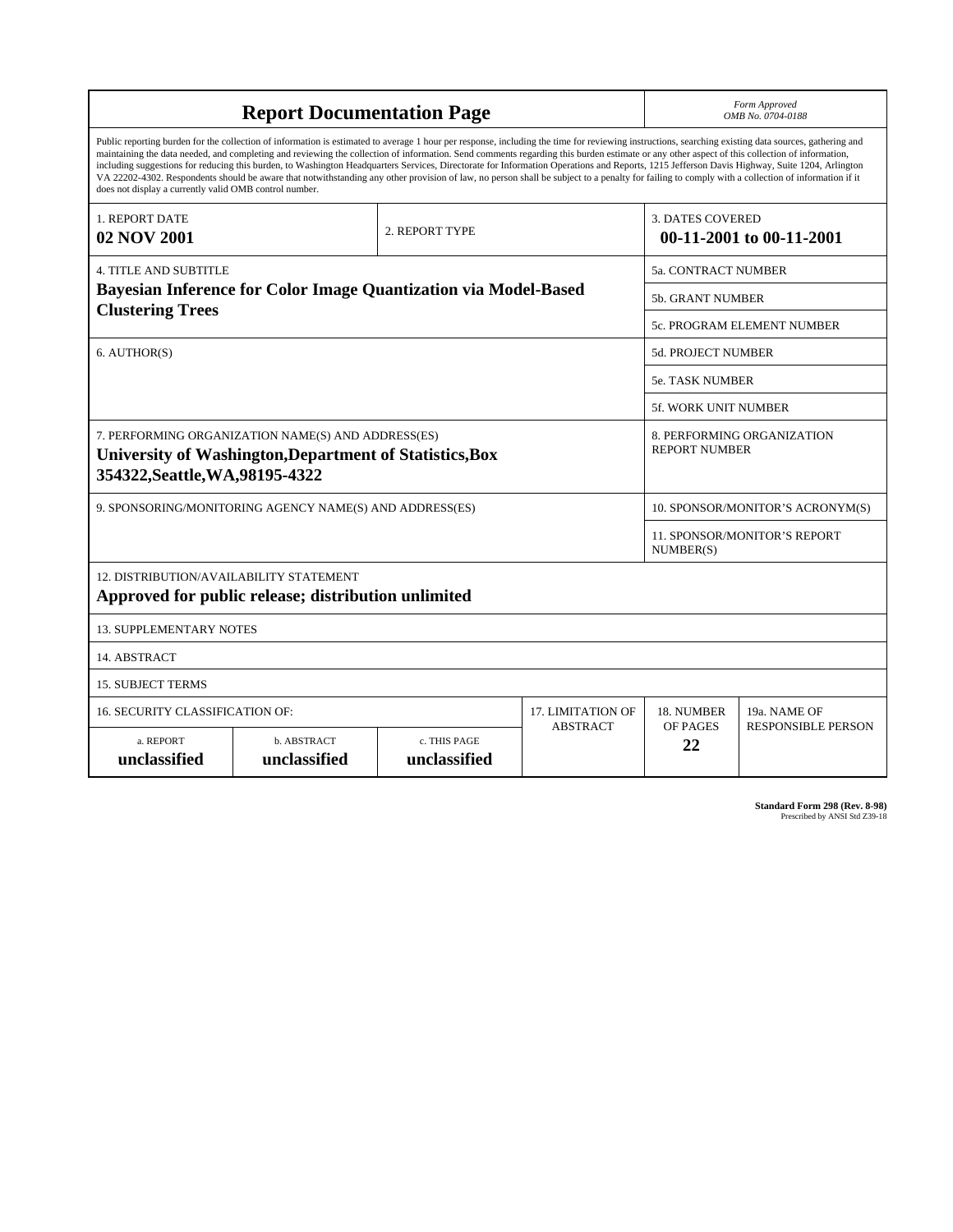## Abstract

We consider the problem of color image quantization, or clustering of the color space. We propose a new methodology for doing this, called model-based clustering trees. This is grounded in model-based clustering, which bases inference on finite mixture models estimated by maximum likelihood using the EM algorithm, and automatically chooses the number of clusters by Bayesian model selection, approximated using BIC, the Bayesian Information Criterion. We build a clustering tree by first clustering the first color band, then using the second color band to cluster each of the clusters found at the first stage, and the resulting clusters are then further subdivided in the same way using the third color band. The tree is pruned automatically as part of the algorithm by using Bayesian model selection to choose the number of clusters at each stage. An efficient algorithm for implementing the methodology is proposed. The method is applied to several real data sets and compared, with good results, to an alternative method that clusters simultaneously on all bands.

KEYWORDS: Bayesian modeling; Clustering; Color-space quantization.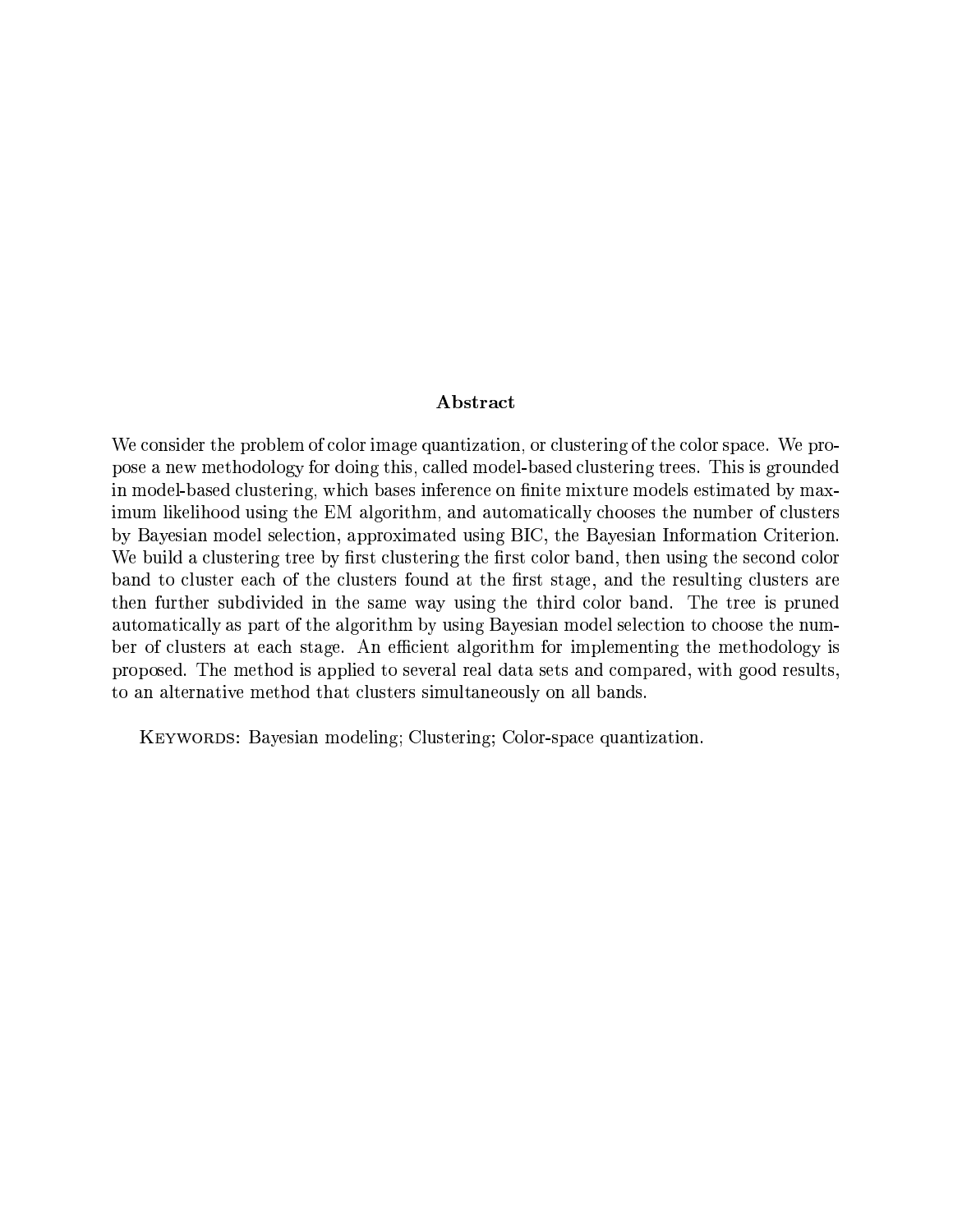# Contents

| 1 Introduction |                                                                     |                |  |
|----------------|---------------------------------------------------------------------|----------------|--|
| $\bf{2}$       | <b>Model-Based Clustering Trees</b>                                 | $\bf{2}$       |  |
|                | 2.1                                                                 | $\overline{2}$ |  |
|                | Choosing the Number of Clusters via Bayesian Model Selection<br>2.2 | $\overline{4}$ |  |
|                | 2.3                                                                 | $\overline{5}$ |  |
| 3              | <b>Algorithm Design</b>                                             | 6              |  |
|                | 3.1                                                                 | 6              |  |
|                | 3.2                                                                 | $\overline{7}$ |  |
|                | 3.3                                                                 | 8              |  |
| 4              | Examples                                                            | 9              |  |
|                | 4.1                                                                 | -9             |  |
|                | Comparison with ImageMagick: Separable Band Quantization<br>4.2     | 10             |  |
| 5.             | <b>Discussion</b>                                                   | 11             |  |

# List of Tables

| Cardinalities of embedded partitions for successive bands, 1, 2 and 3. Sail |     |
|-----------------------------------------------------------------------------|-----|
|                                                                             | - 9 |

# List of Figures

| $\mathbf{1}$   | Tulips test image, original data. The original is in color, and this is shown |    |
|----------------|-------------------------------------------------------------------------------|----|
|                |                                                                               | 12 |
| $\overline{2}$ | Quantization using our algorithm. Number of quantization levels in R, G and   |    |
|                | B: 9, 9, 8. The original is in color, and this is shown here in greyscale     | 13 |
| 3              | Quantization using ImageMagick. Number of quantization levels in R, G and     |    |
|                | B: 8, 9, 8. The original is in color, and this is shown here in greyscale     | 14 |
| $\overline{4}$ | Sails test image, original data. The original is in color, and this is shown  |    |
|                |                                                                               | 15 |
| 5              | Quantization using our algorithm. Number of quantization levels in R, G and   |    |
|                | B: 9, 8, 9. The original is in color, and this is shown here in greyscale     | 16 |
| 6              | Quantization using ImageMagick. Number of quantization levels used in R,      |    |
|                | G and B: 9. The original is in color, and this is shown here in greyscale.    |    |
|                | Dithering is used, yielding a visually better result than no dithering        | 17 |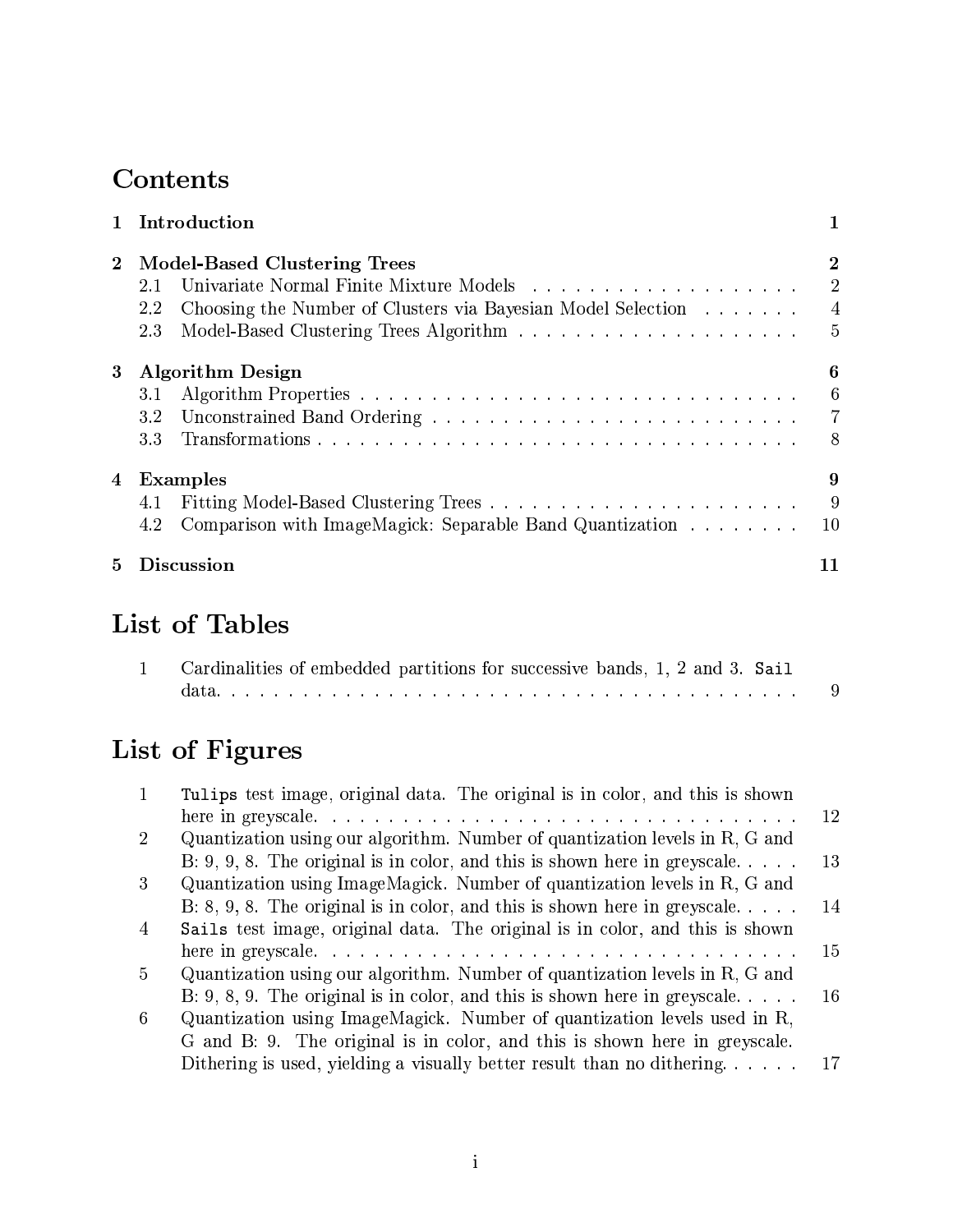#### Introduction  $\mathbf{1}$

Clustering and segmentation in an image analysis context have a long history [23]. Objectives include: quantization of data values for later use with a codebook in a compression context; targeting delivery to display devices supporting small, bounded pixel data value depth; as a preliminary to object and feature detection and analysis in images; and as a basis for other image processing operations such as image registration and archiving.

Color quantization (see, e.g., [33]) is unsupervised classification, or clustering, of the color space. Typically a potential  $256<sup>3</sup>$  (for 1-byte pixel values in each color band) distinct colors are to be mapped into a reduced number of palette colors, e.g. up to 256 [27]. Color image quantization could be said to be brittle because the distribution of local optima in the 3-dimensional color space is expected to be broad [28].

In this work we will be concerned with 3-band color data. However our results will carry over to multiple band data (e.g. in Earth observation), or to multi- or hyperspectral data in any domain. Our work may similarly be relevant for aspects of image sequence and video analysis.

A short review of software for quantization is as follows. In the image display and analysis program xv, Bradley [3] sequentially picks colors which are as unlike as possible to all already picked colors. RGB space is used. In ImageMagick, Cristy [8] determines a color description tree, associates the frequency of occurrence with each node in this tree, and a quantization error defined in RGB space. ImageMagick then prunes the tree based on these measures. An algorithm developed by Wan et al. [35] also uses hyperboxes with hyperplane splits, based on a sum of squares error criterion.

In this paper, we propose a new method for color image quantization, called *model-based clustering trees.* This combines maximum likelihood estimation of finite mixture models with Bayesian model selection. It operates recursively on the three color bands of the image. First it clusters the pixels on the basis of the first band. Then, using the second color band, it clusters each of the clusters found in the first stage. The third stage further subdivides the resulting clusters on the basis of the third band. Bayesian model selection is used at each stage to determine the number of clusters, so that the data are used to decide adaptively the extent to which the tree is pruned.

The resulting method allows the number of color quantization levels to be chosen on the basis of the data, if desired. If the number of quantization levels is predetermined, however [24] the method can easily handle this as a special case. Also, a natural order often exists on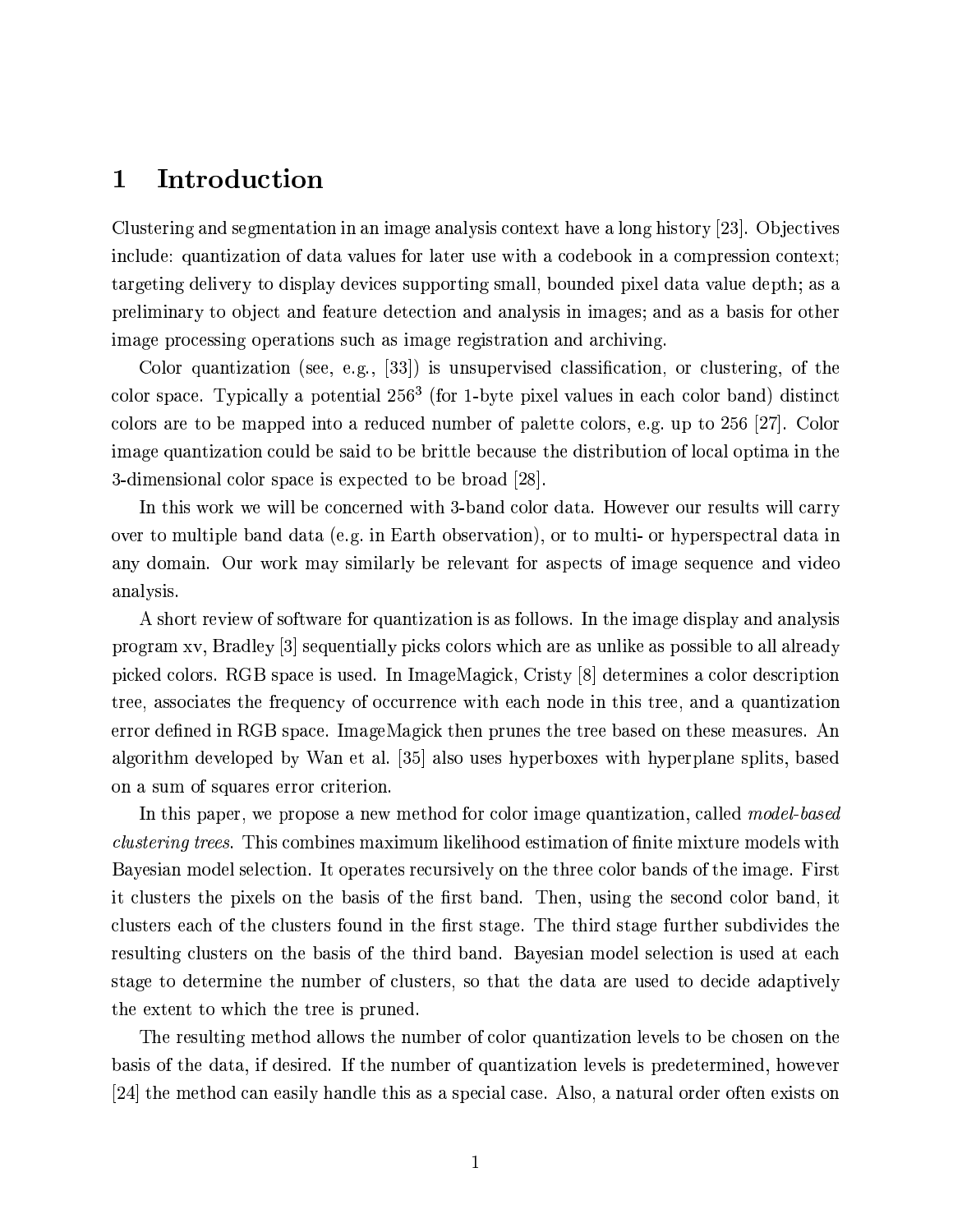color band dimensions, e.g., chromaticities convey far less perceptual information than does the luminosity (see, e.g.,  $[36]$ ). Such an order can be readily accommodated in our approach. Experimental results are presented below for the cases of an order on color bands, and the case of no such order.

We can readily accommodate noise in our image data. This is implied by image features taken as realizations of distributional models. Explicit noise components are readily incorporated into our modeling, as discussed in earlier work of ours [4]. Our MR software package [20] provides color image noise filtering, together with compression, functionality.

We can accommodate a very small number of classes (clusters or segments) for the pixels. or a large number. A small number of classes may be needed as a preliminary to a data interpretation, or high-level vision stage of the analysis, or to cater for 4-bit displays, in which case optimal 16-level quantization is targeted. A large number of classes may be needed when high fidelity to the original image is required, by close approximation to 8-bit or greater precision of pixel data in each color band.

In Section 2 we describe the model-based clustering trees methodology. In Section 3 we discuss aspects of algorithm design and properties. In Section 4 we show how the algorithm performs on several real datasets, and compare it to an alternative algorithm that clusters separately (rather than recursively) on the color bands.

#### **Model-Based Clustering Trees**  $\bf{2}$

Our basic framework is that of *model-based clustering*, as described, for example, by Fraley and Raftery  $[14, 15]$ . In this methodology, a finite mixture of normal distributions is fit to the data by maximum likelihood estimation using the EM algorithm, the number of groups is chosen using Bayesian model selection, and if hard clustering is desired, each datum is assigned to its most likely group a *posteriori*. Model-based clustering *trees* produces a clustering of multivariate data by clustering on each band or dimension recursively.

We now briefly outline finite mixture modeling, Bayesian model selection, and modelbased clustering trees.

#### Univariate Normal Finite Mixture Models  $2.1$

In the univariate normal finite mixture model, one-dimensional observations  $x_i$  are assumed to be drawn from G groups, each of which is normally distributed. The g-th group has mean  $\mu_g$  and variance  $\sigma_g^2$ . Given observations  $x = (x_1, \ldots, x_n)$ , let  $\gamma$  be an unobserved  $n \times G$  cluster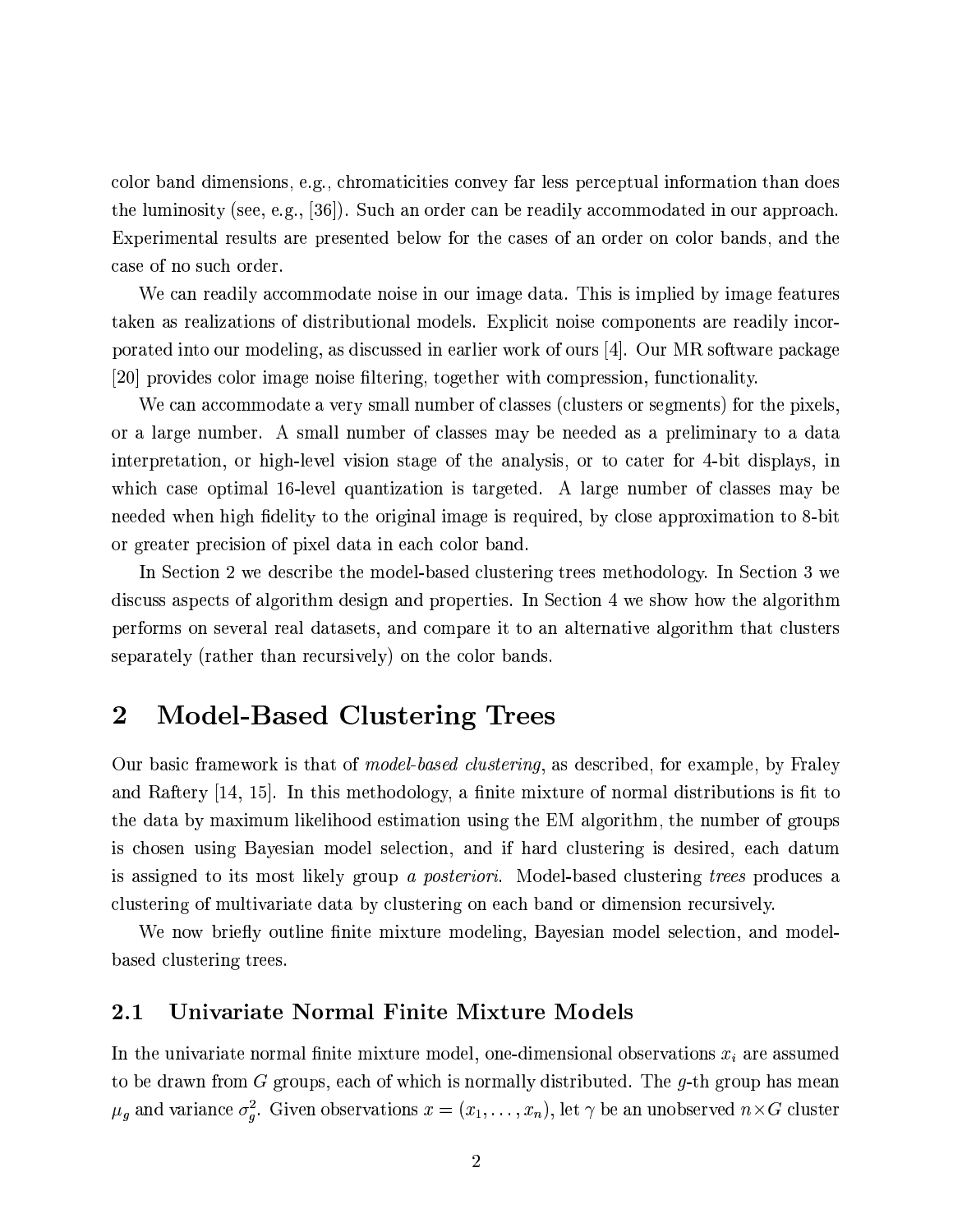assignment matrix, where  $\gamma_{ig} = 1$  if  $x_i$  comes from the g-th group, and  $\gamma_{ig} = 0$  otherwise. Our goals are to determine the number of clusters  $G$ , to determine the cluster assignment of each datum, and to estimate the parameters  $\mu_g$  and  $\sigma_g$  of each cluster.

The probability density for this model is

$$
f(x_i|\theta,\lambda) = \sum_{g=1}^G \lambda_g f_g(x_i|\theta_g),
$$
\n(1)

where  $\theta_g = (\mu_g, \sigma_g^2)^T$ ,  $f_g(\cdot | \theta_g)$  is a normal density with mean  $\mu_g$  and variance  $\sigma_g^2$ ,  $\theta =$  $(\theta_1,\ldots,\theta_G)$ , and  $\lambda=(\lambda_1,\ldots,\lambda_G)$  is a vector of mixture probabilities such that  $\lambda_g\geq 0$  ( $g=$  $1, \ldots, G$  and  $\sum_{g=1}^{G} \lambda_g = 1$ .

We estimate the parameters by maximum likelihood using the EM (expectation-maximization) algorithm [10, 19], one of the most successful methods in modern statistics. For its application to model-based clustering, see [18, 6, 9]. This is a procedure for iteratively maximizing likelihoods in situations where there are unobserved quantities and estimation would be simple if these were known. In the clustering case, the unobserved quantities are the cluster assignments given by the matrix  $\gamma$ .

The EM algorithm iterates between the E step and the M step. In the E step, the conditional expectation,  $\hat{\gamma}$ , of  $\gamma$  given the data and the current estimates of  $\theta$  and  $\lambda$  is computed, so that  $\hat{\gamma}_{ig}$  is the conditional probability that  $x_i$  belongs to the g-th group. In the M step, conditional maximum likelihood estimators of  $\theta$  and  $\lambda$  given the current  $\hat{\gamma}$  are computed.

The point is that the E step and the M step are both simple, so that the EM algorithm as a whole is also simple. By contrast, direct maximization of the likelihood for the mixture model is complex in general. Although the EM algorithm has some limitations (e.g. it is not guaranteed to converge to a global rather than a local maximum of the likelihood), it is generally efficient and effective for Gaussian clustering problems. The EM algorithm requires a starting point. An initial classification for each possible number of clusters may be found by agglomerative hierarchical model-based clustering [22, 2].

This procedure is especially efficient for clustering image pixels using single color bands or greyscale images. In general the EM algorithm requires  $O(n)$  time, where n is the number of pixels. However, typically pixels can have one of only a limited number,  $\ell$ , of intensities in each band, such as 256. If we first summarize the data by the counts of the numbers of pixels with each intensity level, the EM algorithm becomes an  $O(\ell)$  algorithm rather than an  $O(n)$  one. Since n is often on the order of 65,000 or more, and  $\ell$  is typically 256, this is a major speed-up and provides a compelling reason for clustering one band at a time if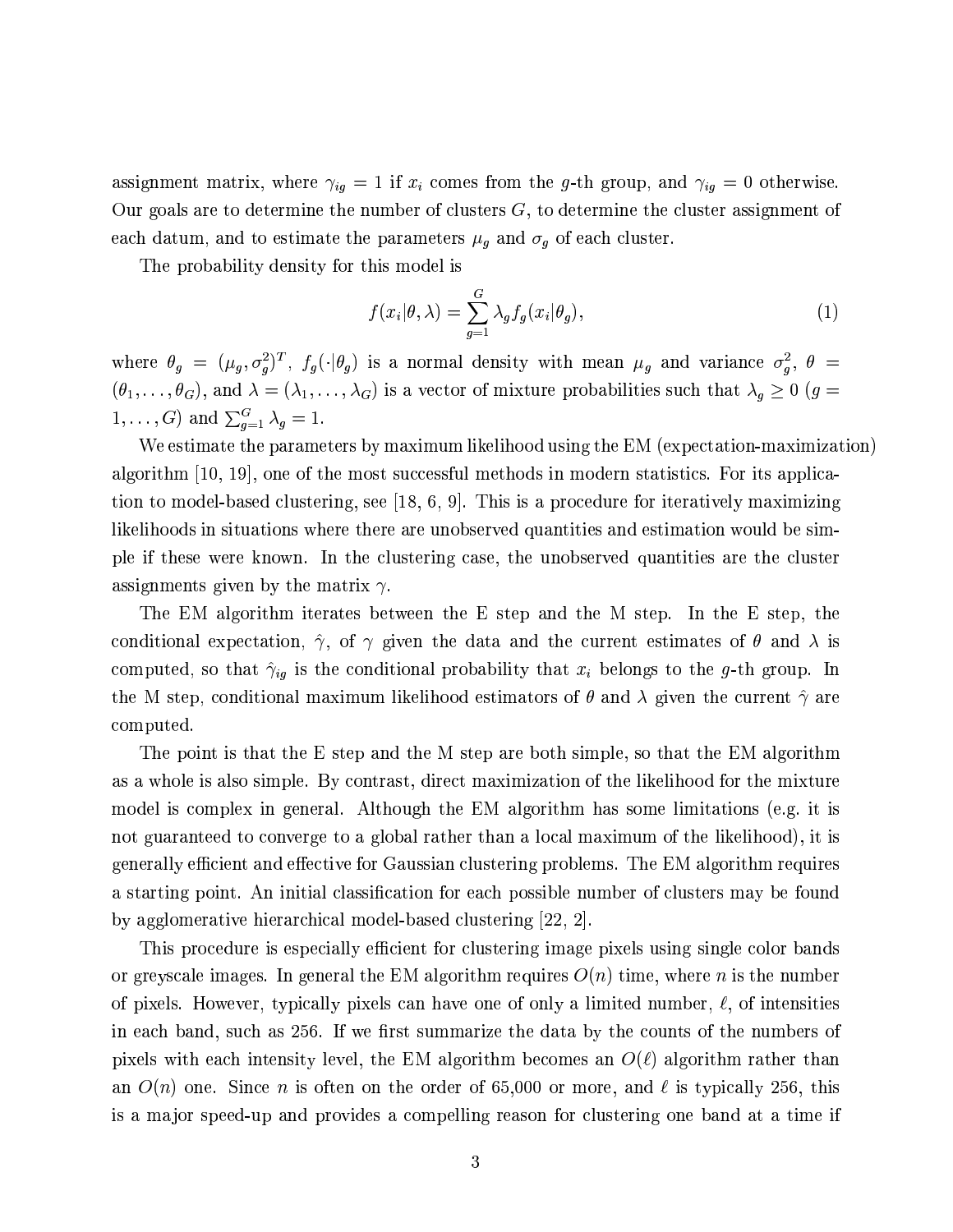this can be done without degrading performance too much. This is the motivation for the model-based clustering trees methodology described in Section 2.3.

### $2.2\,$ Choosing the Number of Clusters via Bayesian Model Selection

We use Bayesian model selection to choose the number of clusters. For review of Bayesian model selection, see Kass and Raftery [16] and Raftery [25]. Pioneering work in this area was due to H. Jeffreys, I.J. Good and (according to the latter) A. Turing.

We consider a range of candidate numbers of clusters,  $G = G_{\min}, \ldots, G_{\max}$ . Each possible number of clusters, G, implies a different statistical model for the data,  $M_G$ . The model  $M_G$ has a vector of unknown parameters,  $\psi_G$ , consisting of the G means, the G variances, and the  $(G-1)$  independently estimated mixture probabilities:  $(3G-1)$  parameters in all. Our prior model probabilities are  $p(M_G)$  for  $G = G_{\min}, \ldots, G_{\max}$ , where  $\sum_{G=G_{\min}}^{G_{\max}} p(M_G) = 1$ . Often each number of clusters considered is taken to be equally likely a priori, so that  $p(M_G)$  =  $1/(G_{\text{max}} - G_{\text{min}} + 1)$  for each G. The model parameters  $\psi_G$  also have prior distributions  $p(\psi_G|M_G)$ , which are typically rather diffuse and do not affect the final conclusions unduly. The data produce posterior model probabilities,  $p(M_G|x)$ , where again  $\sum_{G=G_{\min}}^{G_{\max}} p(M_G|x) = 1$ .

By Bayes' theorem.

$$
p(M_G|x) = \frac{p(x|M_G)p(M_G)}{\sum_{H=G_{\min}}^{G_{\max}} p(x|M_H)p(M_H)}, \ \ G = G_{\min}, \dots, G_{\max}.
$$
 (2)

In (2),  $p(x|M_G)$  is the *integrated likelihood* of model  $M_G$ , which requires integration over the model's parameter space, as follows:

$$
p(x|M_G) = \int p(x|\psi_G, M_G)p(\psi_G|M_G)d\psi_G,\tag{3}
$$

by the law of total probability.

The integral (3) is intractable analytically and is not easy to evaluate. However, twice the logarithm of the integrated likelihood can be approximated by the Bayesian Information Criterion, or BIC:

$$
2\log p(x|M_G) \sim 2\log p(x|\hat{\psi}_G, M_G) - (3G - 1)\log n
$$
  
= BIC (4)

(Schwarz 1978; Kass and Wasserman 1995; Raftery 1995). In (4),

$$
p(x|\hat{\psi}_G, M_G) = \prod_{i=1}^n \sum_{g=1}^G \hat{\lambda}_g f_g(x_i|\hat{\theta}_g)
$$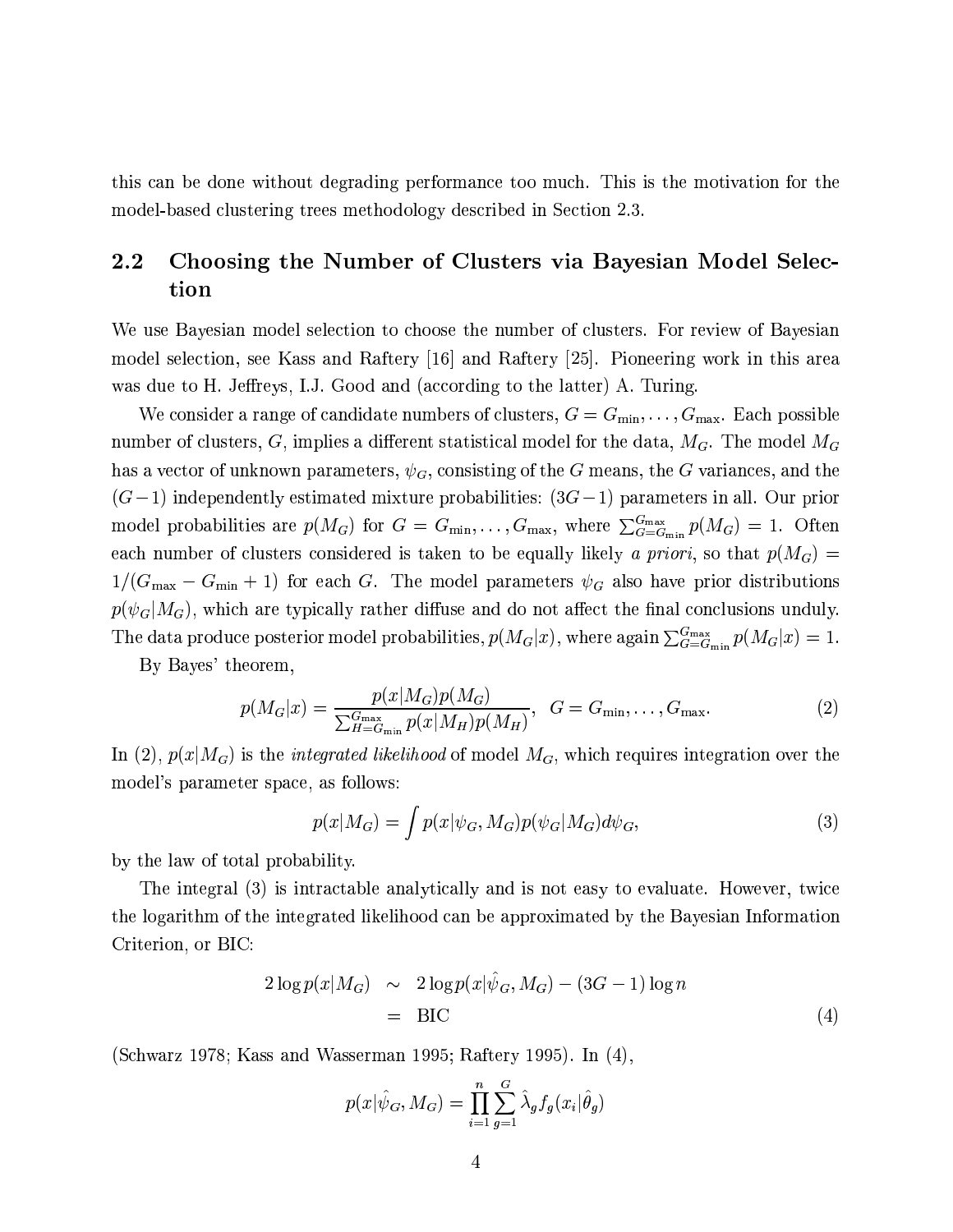is the maximized likelihood. In words,  $BIC = 2(\log \text{maximized likelihood}) + (\log n)(\text{number})$ of parameters). The BIC measures the balance between the improvement in the likelihood and the number of model parameters needed to achieve that likelihood. While the absolute value of the BIC is not informative, differences between the BIC values for two competing models provide estimates of the evidence in the data for one model against another. The use of the BIC in choosing clusters in a mixture or clustering model is discussed by Roeder and Wasserman [26] and Dasgupta and Raftery [9]. Applications are in Campbell et al. [4, 5]. Mukherjee et al. [21] and in other articles.

#### $2.3$ Model-Based Clustering Trees Algorithm

For color image segmentation, we cluster the first band, then we cluster each of the resulting clusters using the second band, and finally we subdivide the resulting clusters yet again using the third band. This requires choosing the 3D color space and the order in which the bands are to be clustered; these issues are discussed in Section 3.

The algorithm can be summarized as follows:

- 1. For the first color band, use BIC to choose the number of clusters (here we use  $G_{\min} = 1$ ,  $G_{\text{max}} = 9$ ). Use the EM algorithm to estimate the parameters of the mixture model, and assign each pixel to the group to which it is most likely to belong a posteriori.
- 2. For each cluster identified in step 1, carry out a separate model-based cluster analysis, this time using only the pixel intensities in the second color band. Each cluster identified in step 1 is then itself subdivided into several clusters.
- 3. For each (sub)cluster identified in step 2, subdivide it further using the same procedure as in step 2, but this time using only the pixel intensities in the third color band.

The univariate normal mixture model fitting was carried out using an algorithm initially developed by Stanford [30]. In implementing the algorithm, numeric sub-segment mean values are down-scaled by a factor of 10 (i.e., cluster labels expressed as a sequence number  $1, 2, \ldots$ , and subsequently divided by 10) for level 2 sub-segments, and by a factor of 100 (i.e., cluster labels expressed as a sequence number 1, 2, ..., and subsequently divided by 100) for level 3 sub-segments. Given the linear order properties explored in the next section. this facilitates addition of segment and sub-segment means. It is clear that this algorithm provides an adaptive stepwise procedure for pruning a segment tree with an upper limit of  $9^3 = 729$  segments.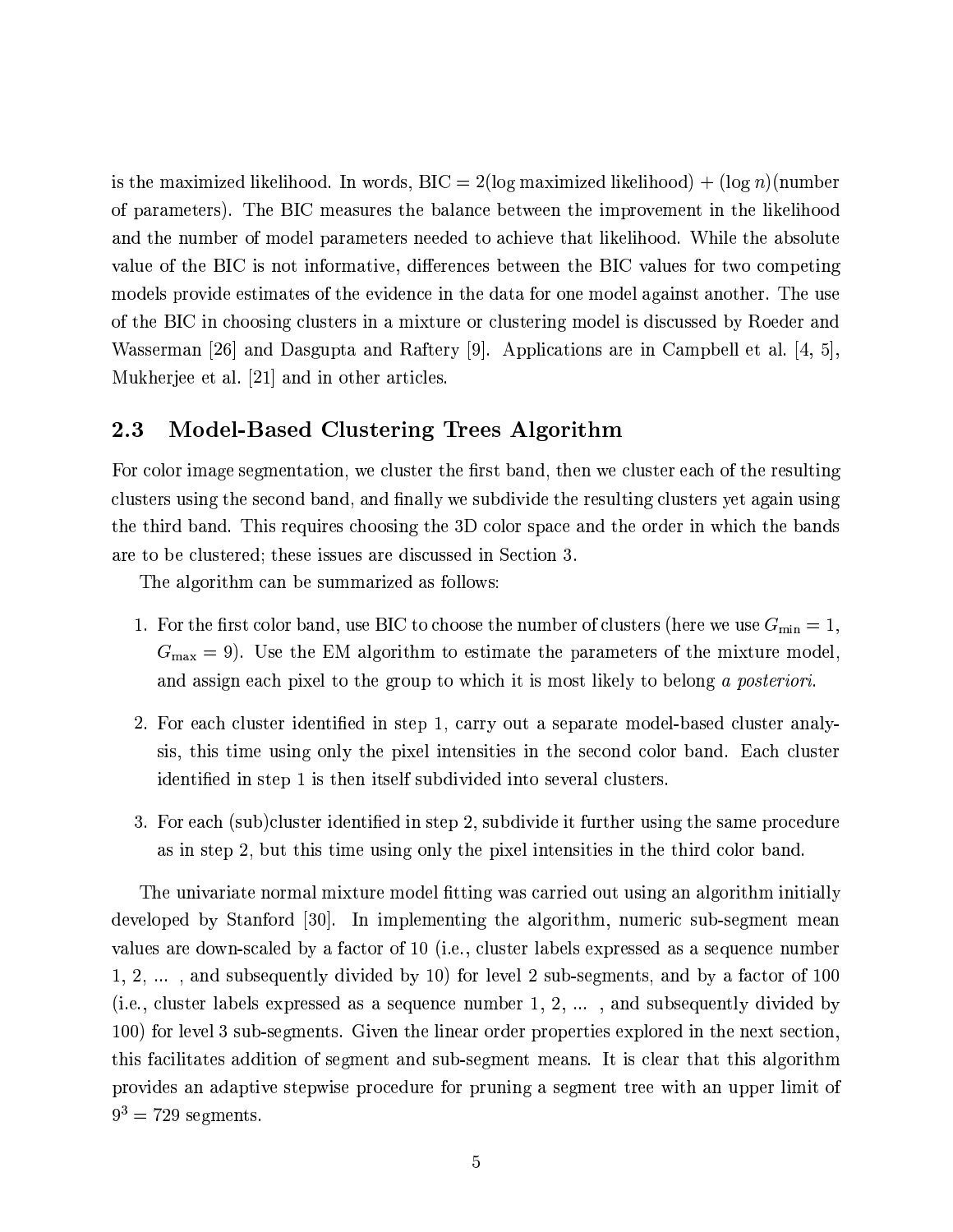Timing tests were carried out in order to look at scaling with respect to number of clusters, and image dimensions. Scaling with respect to number of clusters is approximately linear. For 3, 9, 15, 21, 27, 33 and 39 clusters from a  $768 \times 512$  array, the compute times were, respectively, 20, 40, 53, 69, 104, 108, 131 seconds. Scaling with input image dimensionality was as follows, where floating point storage was used for input images, and 10 clusters were found in each case:  $(300 \times 300)$ , 11 seconds;  $(600 \times 600)$ , 35 seconds;  $(900 \times 900)$ , 87 seconds. This is better than linear in this dimensionality region.

#### 3 **Algorithm Design**

#### **Algorithm Properties**  $3.1$

In this section, we review results for:

- 1. Band segmentation, and spectral clustering.
- 2. Label monotonicity.
- 3. Partial order of clusters, and total order of cluster labels.

Contiguity of pixels associated with a cluster implies that segmentation rather than clustering holds. In the spatial or image dimension space domain, our algorithm provides a clustering solution. In color or spectral band space, our algorithm provides a segmentation solution. It is clear that the latter allows for straightforward inducing of a total order relation on the image pixels, which is necessary for display as a single image plane.

In the following we will discuss further properties of our algorithm related to segmentation in the spectral domain.

To facilitate image display, we posit the following label monotonicity principle.

## Label monotonicity principle:

For clusters  $c_i$  of means  $m(c_i)$ , and labels  $l(c_i)$  we require:  $l(c_i) < l(c_j) \iff m(c_i) \prec m(c_j)$ for all  $i$  and  $j$ .

The relation  $\prec$  is a total order on the multivariate means.

Such a monotonicity principle is desirable since the relation  $\prec$  can be mapped onto a color lookup table, allowing the labels to be mapped monotonically.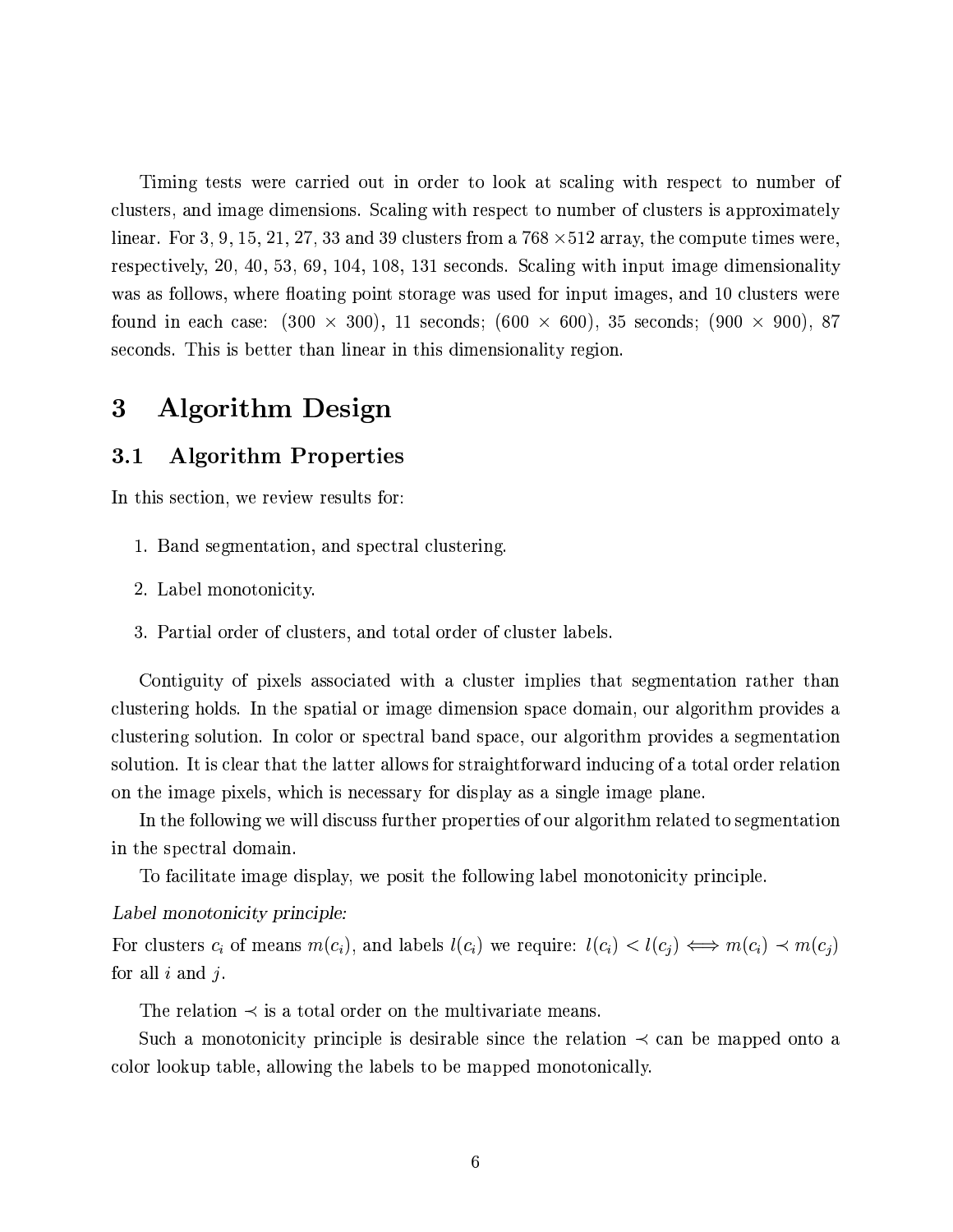The mixture modeling algorithm is a segmentation algorithm since it is one-dimensional and we have the following exact relationship for any given spatial dimension or color band:  $l(c_i) < l(c_j) \Longleftrightarrow m(c_i) < m(c_j).$ 

Next, consider clusters defined from band or color 2,  $c_{2i}$ , and we will write  $c_{1i}$  for a cluster defined from band 1. For given  $c_{1i}$ , we have  $c_{1i} = \bigcup_{j \in J_i} c_{2j}$  where the cardinality of band 2 cluster set,  $J_i$ , is at least 1. When  $|J_i| = 1$  we ignore any contribution by band 2, i.e., no sub-clusters have been found.

A fortiori it holds that  $l(c_{2i}) < l(c_{2j}) \Longleftrightarrow m(c_{2i}) < m(c_{2j})$  for all band 2 segments.

Similar properties hold for band 3. We have  $c_{1i} = \bigcup_{j \in J_i} c_{2j}$  for a set of subclusters,  $J_i$ , and  $c_{2i'} = \bigcup_{j' \in J'_i} c_{2j'}$  for a set of subclusters,  $J'_i$ , which also is at least of cardinality 1 and at most of cardinality  $|c_{2i'}|$ . Again we have a total order on all band 3 segments.

Our algorithm produces an embedded set of segments. Is there a total order on segment means resulting from this embedded set, so that the principle of label monotonicity is respected? To show that this is indeed the case, we firstly note that band 3 segments replace a parent band 2 segment, and band 2 segments replace a parent band 1 segment.

Secondly, at band 2, given  $c_{1i} = \bigcup_{j \in J_i} c_{2j}$ , we can ensure that  $\max_j c_{2j} < c_{1(i+1)}$  since by the total order on band 2 and on band 1 segments, we have a well-defined maximum value of  $c_{2j}$ , and similarly  $c_{1(i+1)} > c_{1i}$  is next in band 1 sequence.

These two properties ensure that there results a total order of segment means. Hence it follows that the label monotonicity principle is respected.

#### $3.2$ **Unconstrained Band Ordering**

In this section, we follow closely Tate [31] who considers the band ordering problem for compression of multispectral images.

We consider the problem of clustering on one band coordinate, assuming that this band presents good clustering properties, followed by clustering on a second band based on the first band clustering, and so on. As expressed in the previous section, if  $c_{1i}$  is the *i*th cluster from the first band, then we seek clusters  $c_{2j}$  such that  $c_{1i} = \bigcup_{j \in J_i} c_{2j}$ , i.e.,  $J_i$  is a partition of cluster  $c_{1i}$ . Similarly we proceed to a third band, based on available results for bands 1 and 2.

The order in which we consider the bands is evidently important. Let us define goodness of clustering as the tightness of the clusters, i.e. the minimum sum of variances of clusters for all bands.

Clearly a result of this definition is that when we find no subclustering at bands 2 and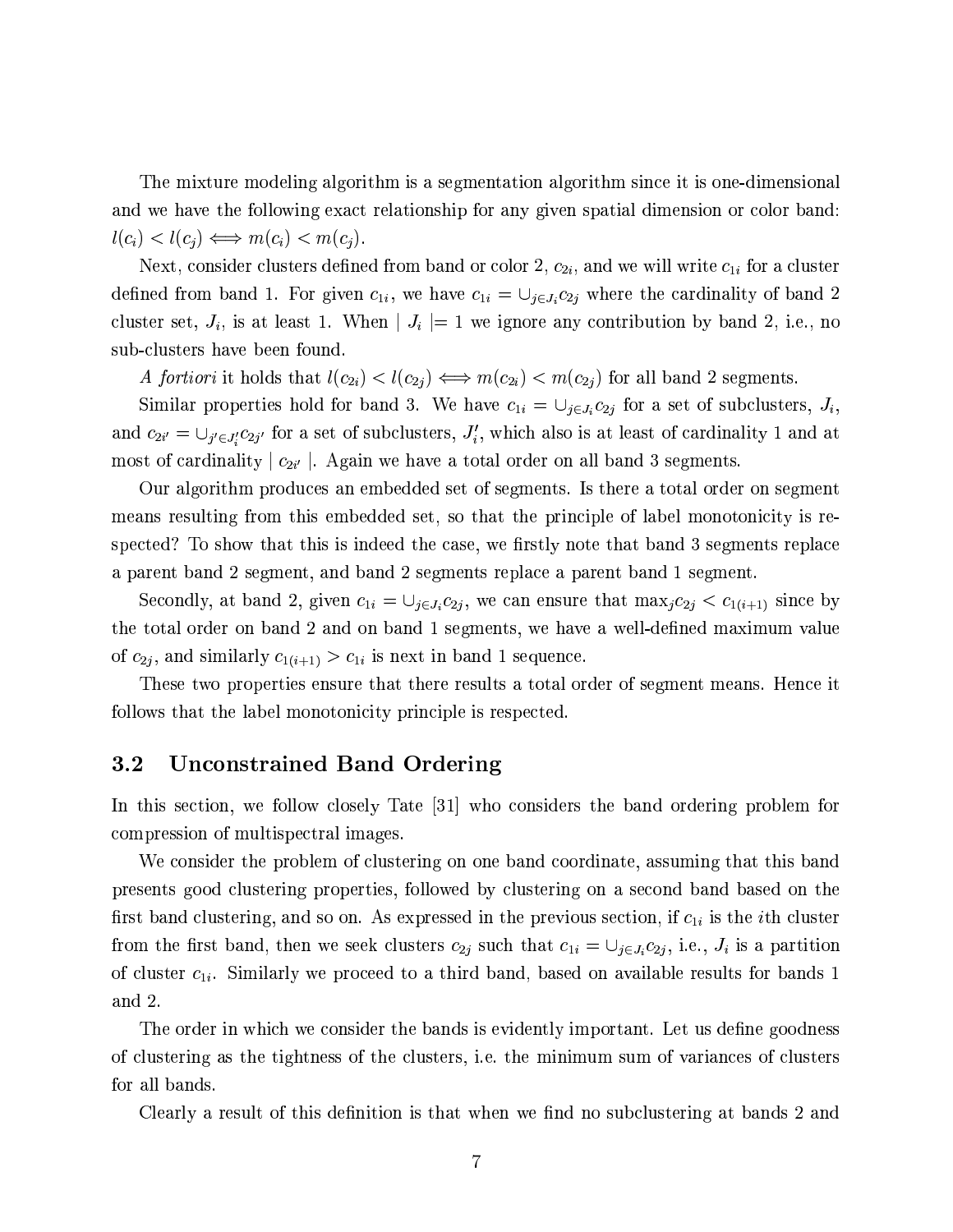3, the corresponding subcluster variances are equal to 0, and hence the contribution to the overall sum of variances is thereby minimized.

Finding the optimal band ordering for clustering is not difficult in the color space case, since it involves only 6 possible alternatives. In the case of hyperspectral data, with many dozens or hundreds of bands, the situation is more computationally demanding.

Define graph  $G = (V, E)$  such that an edge  $E_{ij}$  has weight  $w_{ij}$  representing the added clustering quality attainable by clustering band i before band j. By design, band i is partitioned, and the clusters of the *i*-partition are each partitioned based on band  $j$  information. Define  $w_{ij}$  as the improvement in the overall sum of posteriors (or sum of intra-cluster variances: the criterion used to quantify clustering quality is not important here) by taking band  $i$  before band  $j$ .

The problem of finding an optimal band order in the general case of many bands is equivalent to finding an optimal traveling salesman path in the graph, G. This Hamiltonian path problem in NP-hard and the corresponding decision problem of knowing whether we have or do not have a Hamiltonian path in G is NP-complete.

#### **Transformations**  $3.3$

In this section, we investigate image transformation band ordering

RGB coordinates are converted to luminance-hue-saturation YIQ using the following transformation.

$$
\begin{pmatrix} Y \ I \ Q \end{pmatrix} = \begin{pmatrix} 0.30 & 0.59 & 0.11 \\ 0.60 & -0.28 & -0.32 \\ 0.21 & -0.52 & 0.31 \end{pmatrix} \cdot \begin{pmatrix} R \\ G \\ B \end{pmatrix}
$$
 (5)

Cheng et al. [7] present a useful overview of color space transformations (unfortunately marred by many typographical errors including in the definition of the above transformation.)

Luminance alone provides a best monochrome approximation. The I and Q chrominance components can be significantly limited (e.g., using decimation) without noticeable image degradation. This transformation therefore provides for an order on the image bands. So also does an eigen-analysis of the multiband image. Finally, we investigate also a color enhancement procedure proposed in Toet [32]: perform sigma-clipping on each color band. followed by color saturation: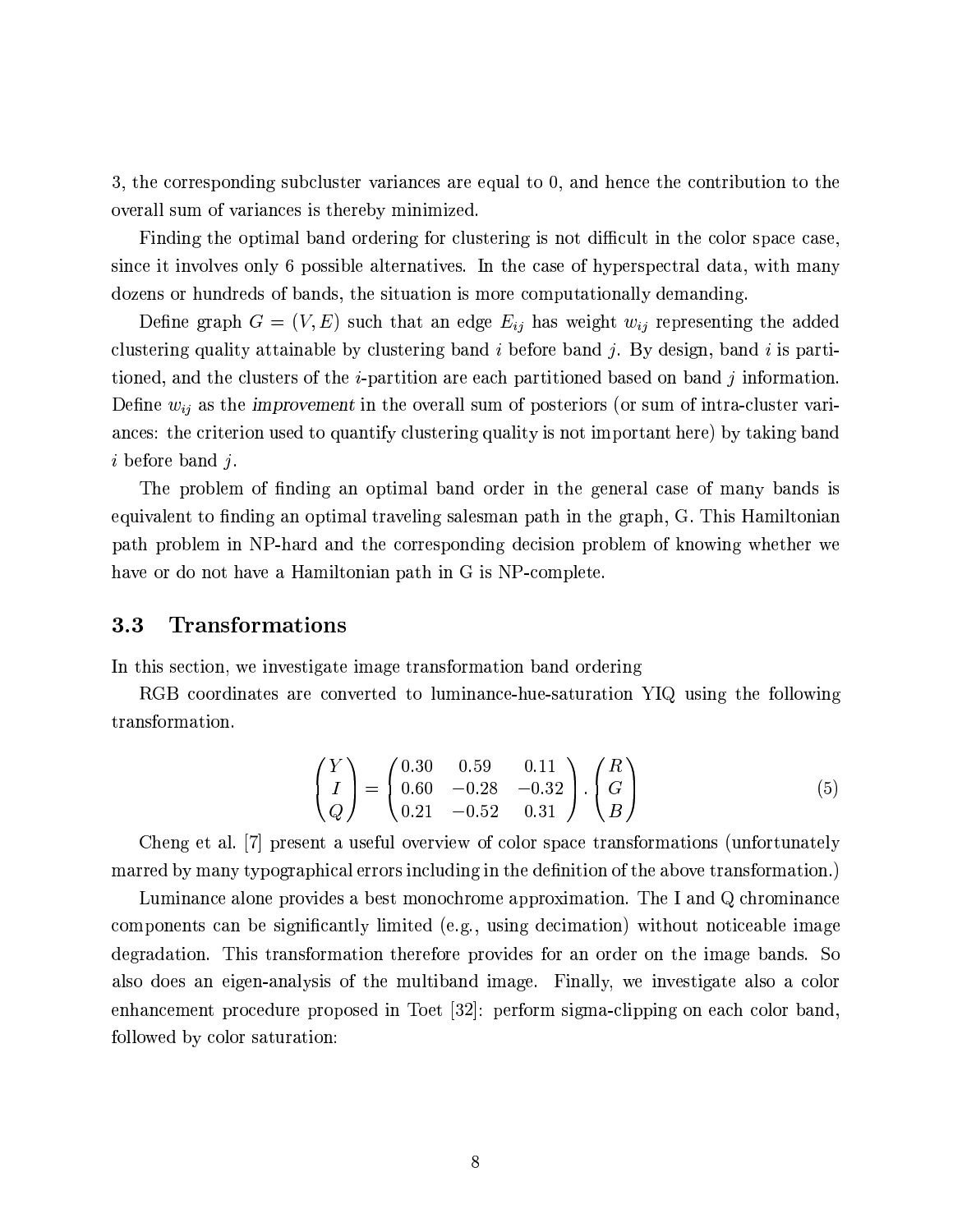|               | Color space, order Number of quantization levels |
|---------------|--------------------------------------------------|
| RGB           | 9, 73, 125                                       |
| <b>GBR</b>    | 8, 69, 240                                       |
| <b>RBG</b>    | 9, 83, 214                                       |
| <b>YIQ</b>    | 9, 77, 218                                       |
| PC1, PC2, PC3 |                                                  |
| of RGB        | 9, 78, 180                                       |
| RGB clipped,  |                                                  |
| saturated     | 9, 73, 208                                       |

Table 1: Cardinalities of embedded partitions for successive bands, 1, 2 and 3. Sail data.

$$
\begin{pmatrix}\nR' \\
G' \\
B'\n\end{pmatrix} = \frac{C_1}{C_1 - C_2} \begin{pmatrix}\nR - C_2 \\
G - C_2 \\
B - C_2\n\end{pmatrix}
$$
\n(6)

where  $C_1 = \max\{ R, G, B \}$ , and  $C_2 = \min\{ R, G, B \}$ .

#### **Examples**  $\bf{4}$

Test data sets from  $|17|$  were used. These included the sail of dimensions 3, 768, 512; tulips of dimensions 3, 767, 512; and frymire images.

#### 4.1 **Fitting Model-Based Clustering Trees**

We begin by partitioning a first band, and then continuing with the partitioning of previous band clusters. By constraining the mixture model to 9 image marginal Gaussian components, this yields a tree of Gaussian components of, at most,  $9^3 = 729$  nodes. The BIC model assessment criterion will tell us if we can justifiably retain a pruned version of this tree of Gaussians.

Using the sails data, the numbers of quantization levels found for bands 1, 2 and 3 are shown in Table 1. Of note is that there is no experimental advantage in the use of band ordering such as through use of YIQ color space, or eigen-images (principal component images, PC1, PC2, PC3). In all cases, increased numbers of clusters entails corresponding improvements in visual quality, and generally in global measures such as mean square error (MSE) relative to input data. MSE values are given in the next subsection.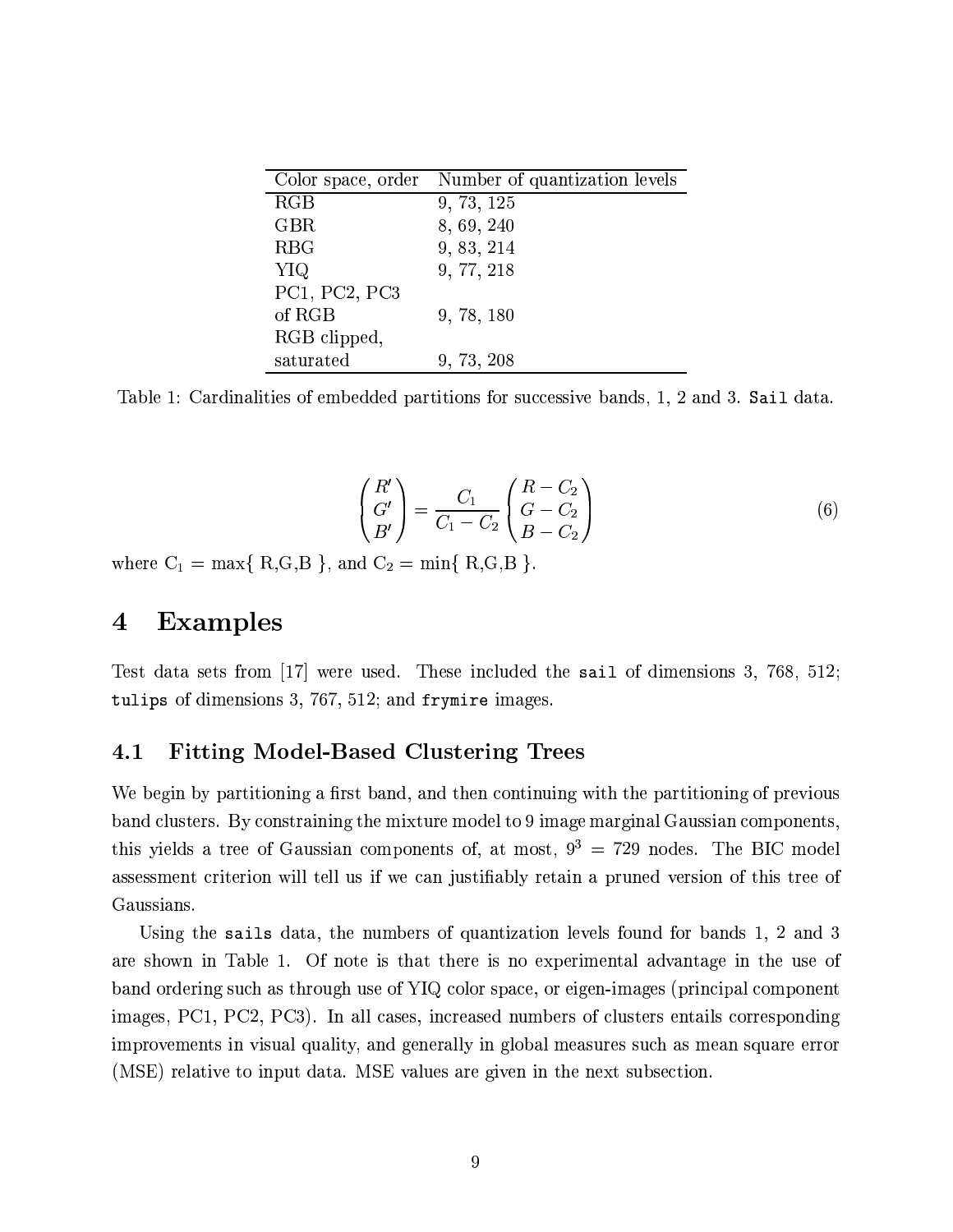### 4.2 Comparison with ImageMagick: Separable Band Quantization

We now turn to look, for comparison, at an alternative method based on quantization carried out independently on the color bands, leading to a small number of quantization levels on each. The model-based clustering trees algorithm takes a color band, and determines the best quantization. Then in a stepwise procedure, further bands are taken and already existing quantized bands are further quantized. Our algorithm is therefore a progressive quantization one. In ImageMagick, by contrast, the quantization algorithm of Cristy [8] carries out quantization directly in the color space. Such full multivariate quatization ought to be superior but, as we will see, gives results which are less acceptable.

We consider the RGB sail example. Our algorithm produced 9 quantized levels on the first band, 73 on the second, and 125 on the third (cf. Table 1). This result is a progressive one, with an approximation to the original image based on 9 quantized levels. a better approximation to the original data based on 73 quantized levels, and finally an approximation to the original data based on 125 quantized levels.

ImageMagick's quantize procedure was given 125 quantization levels as the target, and produced 91, 89 and 94 quantization levels on bands 1, 2 and 3, respectively (i.e., R, G, and B bands).

Mean square error (MSE) discrepancy between the original data and the quantized data closely reflects the number of quantization levels used in the approximation. For band 1. MSEs for our algorithm (9 quantization levels) and Cristy's (91 quantization levels) were 124.95 and 99.54. For band 2, MSEs for our algorithm (73 quantization levels) and Cristy's (89 quantization levels) were 127.66 and 127.54. For band 3, MSEs for our algorithm (125 quantization levels) and Cristy's (94 quantization levels) were 126.28 and 135.29. Histogram equalization was used prior to these calculations, which was necessary for rescaling given that our coding involved 0.1 and 0.01 color step-size increments for bands 2 and 3.

Considering the RGB tulips example, we find for our method 9, 72, and 237 progressively quantized bands. For Cristy [8], we find 113, 133, and 133 quantized levels for the three bands, respectively. The user parameter yielding this result was 237 quantization levels.

Qualitatively, the results are very different. Figures 1, 2 and 3 show the tulips image.

Figure 1 is a greyscale version of the  $768 \times 512$  image.

Figure 2 results from applying our algorithm to the RGB data volume. For comparability with the ImageMagick Cristy [8] result, we took a 9 quantization level result for the R band. a 9 quantization level result for the G band, and an 8 quantization level result for the B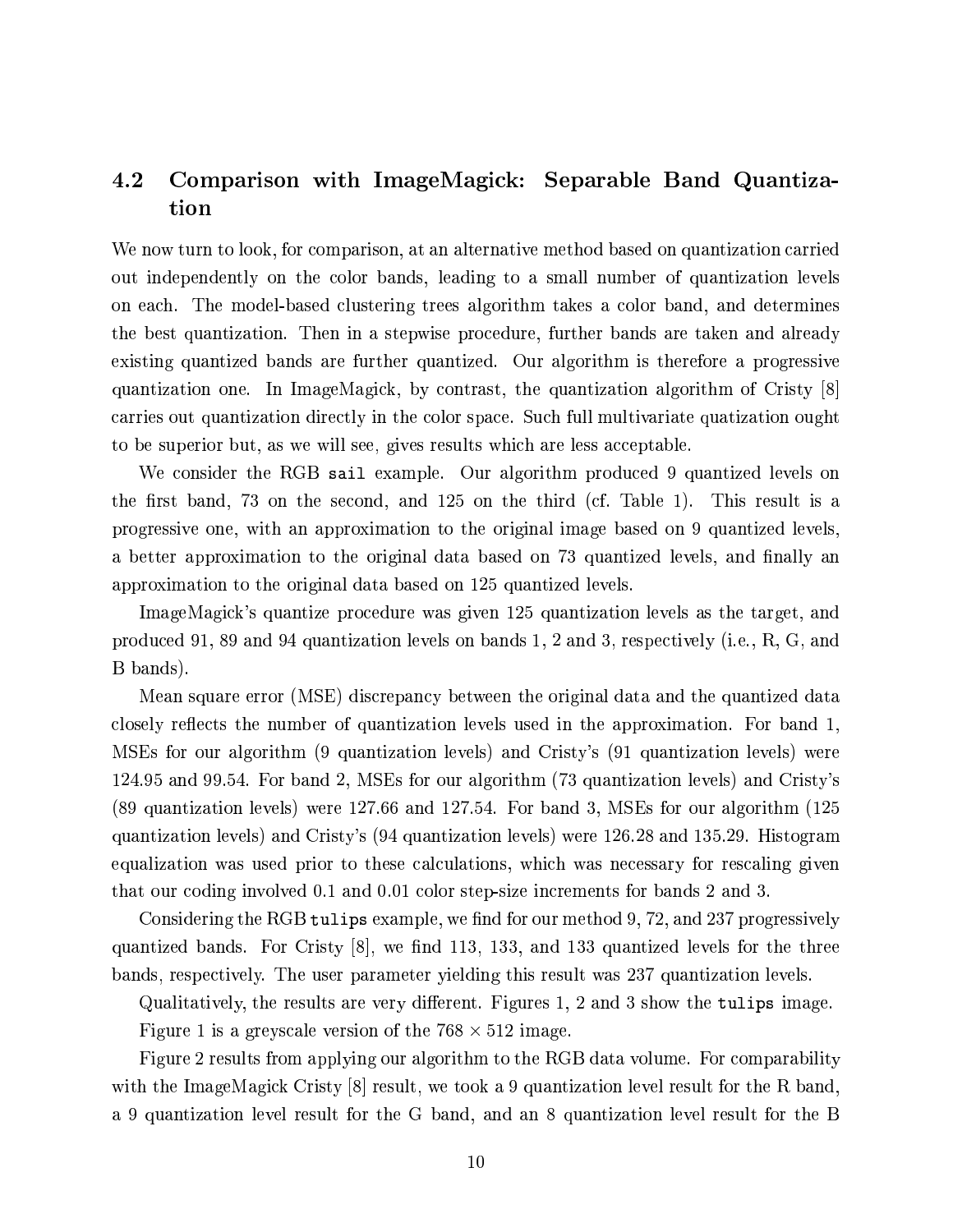band. (The R band quantization levels were tested using BIC against all smaller numbers of levels, and the G and B bands were tested for 8 and 9 levels.)

Figure 3 results from the Cristy ImageMagick quantization procedure. In the latter, 9 quantization levels were requested, yielding an image with 8, 9, and 8 quantization levels for the three color bands. Taking the R band alone of the ImageMagick result, the good fit to the input data (MSE 90.13 for Cristy as opposed to 128.54 for our algorithm, R band in both cases) was explained by a somewhat crude quantization rendition of the image. A better rendition of the image is obtained by straightforwardly converting the quantized 3D data volume, with 8, 9, and 8 quantization levels, to greyscale. This is shown in Figure 3.

Even allowing for the degradation inherent in down-sizing and converting to greyscale Postscript, we find, with reference to the original data in Figure 1, that the output of our algorithm in Figure 2 is superior to the ImageMagick result in Figure 3. The ImageMagick result is however faster than our current implementation. On a Sun Sparc 10 workstation. it takes approximately 10 seconds for the tulips data, compared to 40 seconds for each of the three color bands in the case of our algorithm.

Figures 4, 5 and 6 show the sails data. Considerable visual detail retained by our algorithm (Figure 5) is lost in the ImageMagick quantization (Figure 6).

#### **Discussion**  $\overline{5}$

We have shown how a Bayesian modeling approach, model-based clustering trees, can lead to good results in the area of color image clustering. Formal underpinnings for such an algorithm facilitate choice of system parameters (e.g. number of clusters) which in a general setting would be set arbitrarily.

The fitting of a tree of Gaussian components may be of benefit in the exploration of general parameter spaces, since we are not overly dependent on an analysis function or kernel (here: Gaussian) of given morphology. The partial order resulting from the tree of Gaussian components can (at least in principle) accommodate arbitrary alignments or curves in multidimensional clusters. Djorgovski et al. [11] describe a burgeoning need for solving such problems.

The two algorithms studied in this work – based on fitting of a tree of Gaussians, and separable clustering  $-$  are of potential interest also for other multiple band, and indeed general multidimensional, data sets. Future work will be on these themes.

One possible improvement on the work would be to prune the tree further using hierar-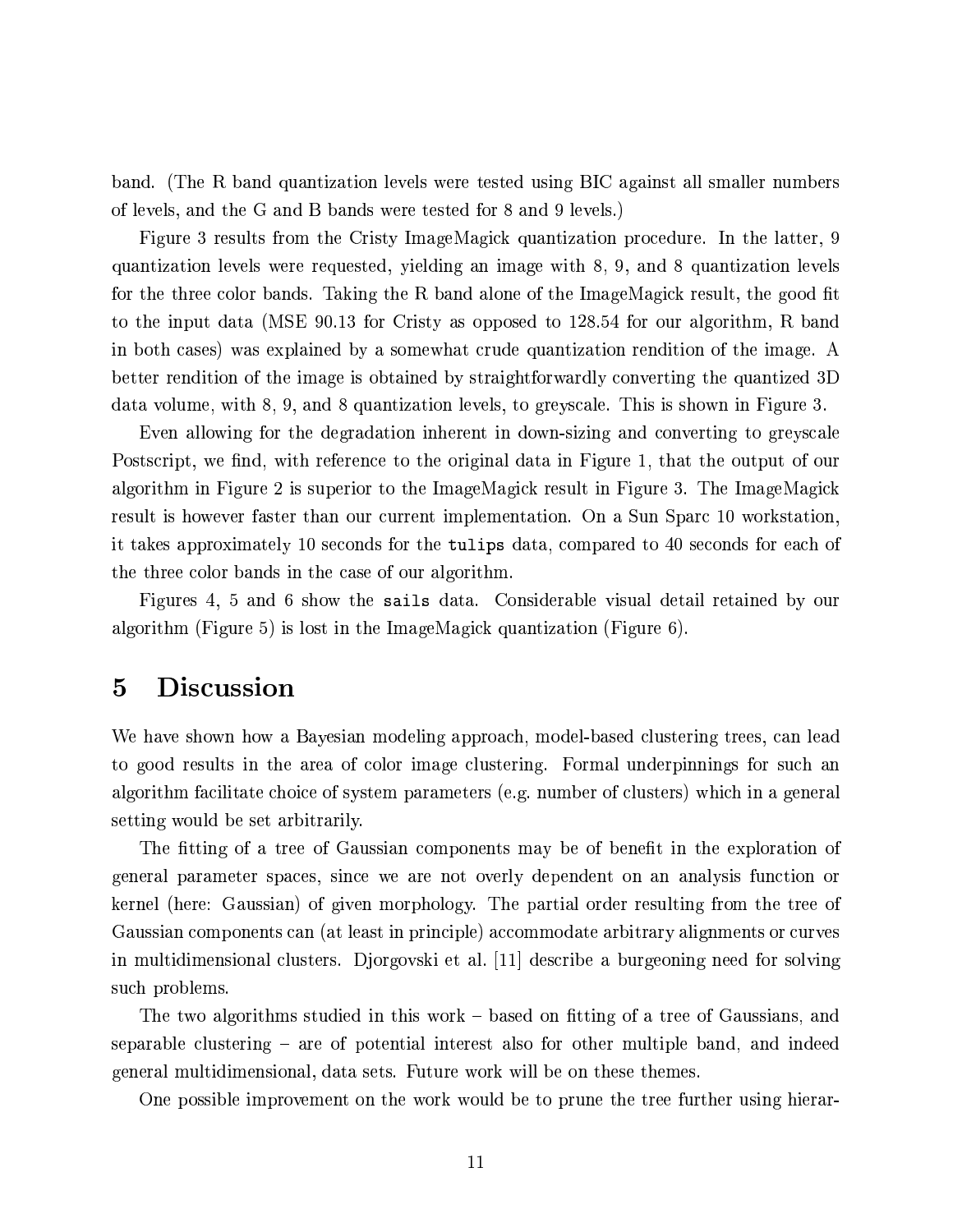

Figure 1: Tulips test image, original data. The original is in color, and this is shown here in greyscale.

chical model-based clustering [2]. Here one would start with the partition resulting from our method, treat that as an initial partition, and perform agglomerative hierarchical clustering. One would use the loglikelihood as the clustering criterion for choosing the groups to be merged at each stage, and BIC as the criterion for deciding when to stop merging. This could yield a result with fewer quantization levels, but without degrading the quality of the quantization.

An alternative approach is to carry out model-based clustering using mixtures of multivariate normal distributions directly on the three-dimensional pixel intensities. This was done for MRI images  $|12|$ , using images with more than three bands. It is highly timeconsuming however, and in the MRI work it was feasible only because many pixels could be excluded a priori. Our approach is much more efficient computationally and, from the examples described, captures most forms of multivariate clustering in color space very well. It is possible to construct situations where our method would perform much less well than full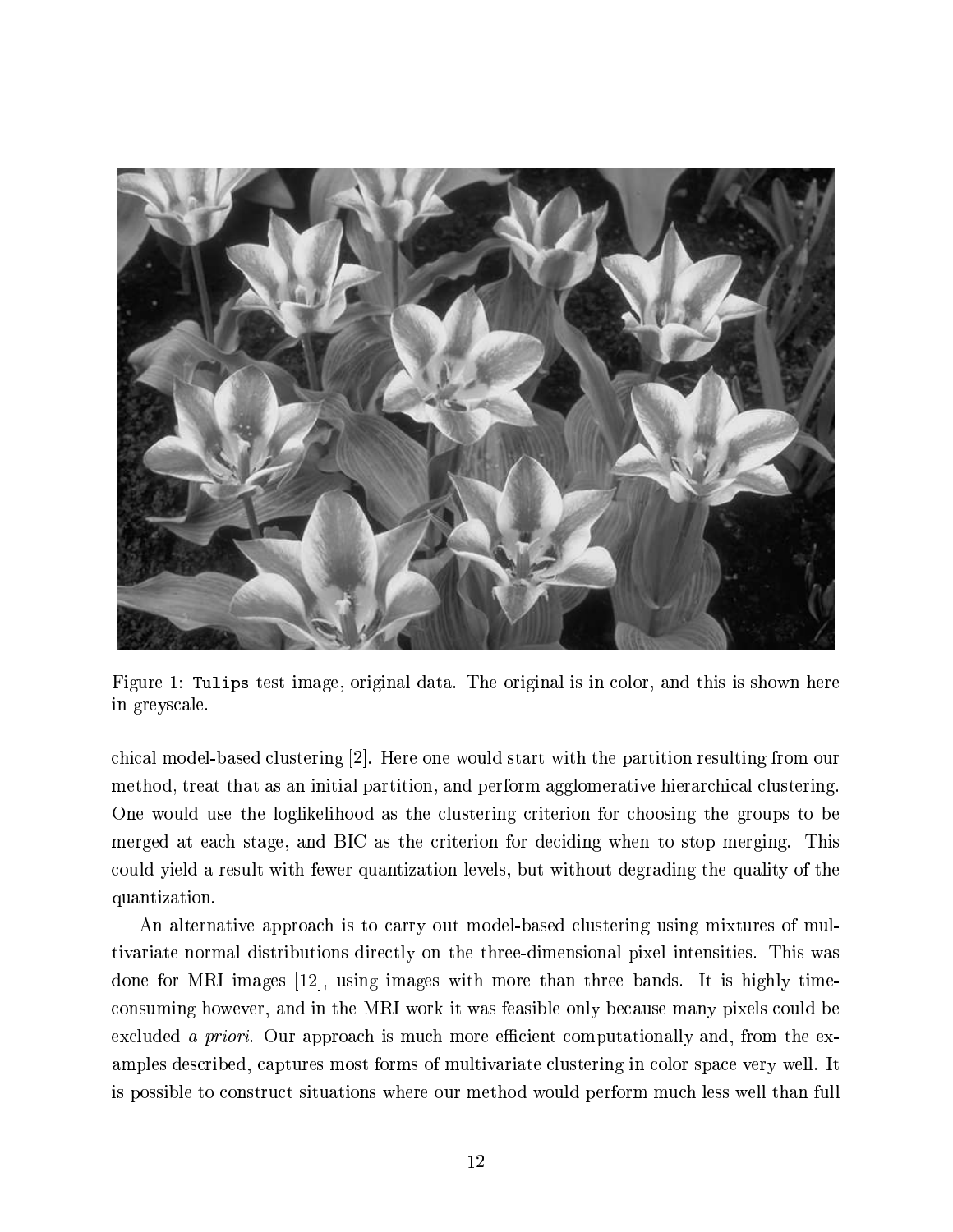

Figure 2: Quantization using our algorithm. Number of quantization levels in R, G and B: 9, 9, 8. The original is in color, and this is shown here in greyscale.

multivariate model-based clustering, but we have not encountered such situations in practice, and they would seem rather contrived. Nevertheless, if it were possible to implement full multivariate model-based clustering on large numbers of pixels in comparable compute time to our method, this would seem worth doing, but this has not yet been accomplished.

## Acknowledgments

A.E. Raftery's research was supported by ONR grant N00014-96-1-0192. He thanks Chris Fraley and Derek Stanford for helpful discussions.

## References

[1] S. Banerjee and A. Rosenfeld, "Model-based cluster analysis", *Pattern Recognition*, 26, 963-974, 1993.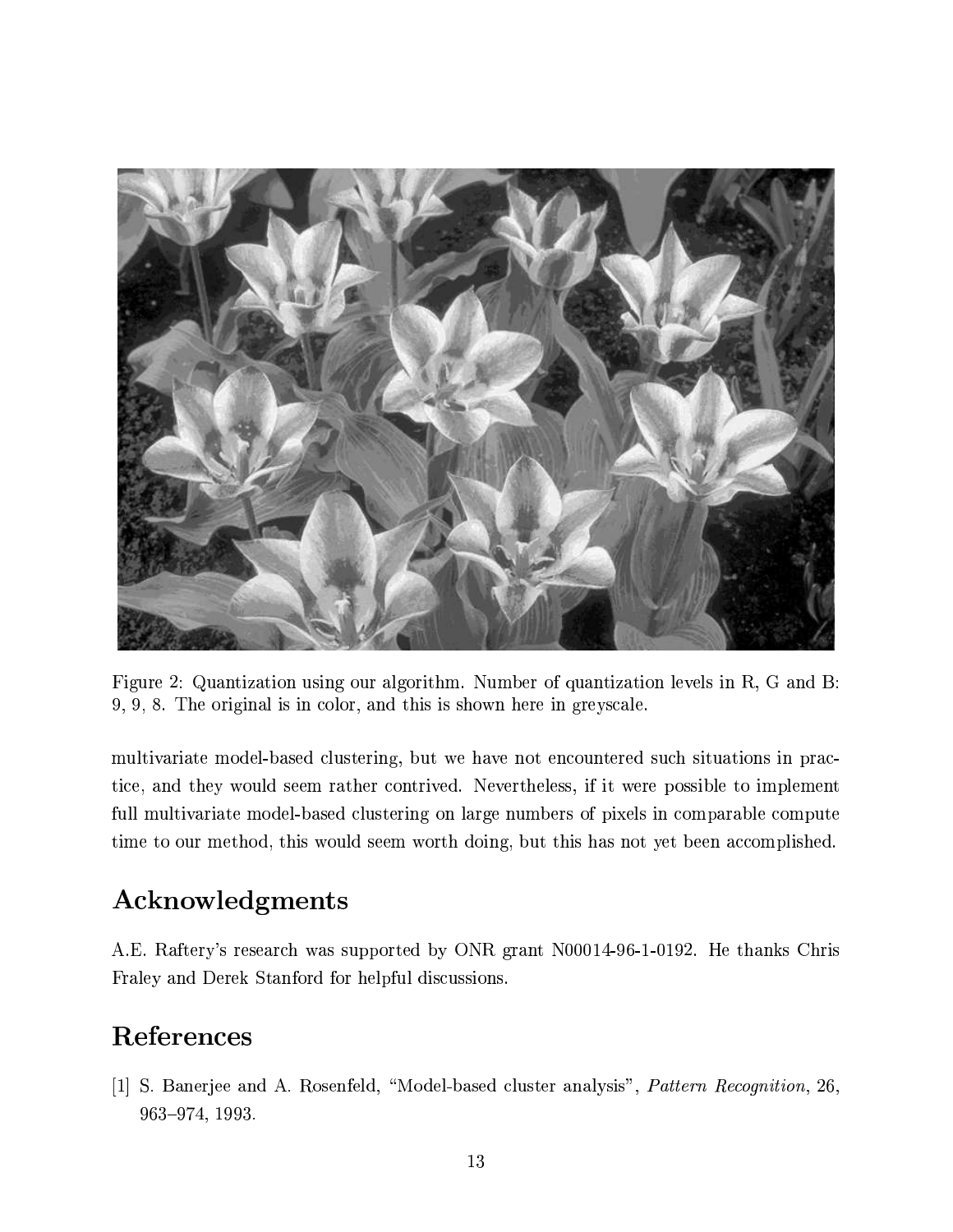

Figure 3: Quantization using ImageMagick. Number of quantization levels in R, G and B: 8, 9, 8. The original is in color, and this is shown here in greyscale.

- [2] J.D. Banfield and A.E. Raftery, "Model-based Gaussian and non-Gaussian clustering", *Biometrics*, 49, 803-821, 1993.
- [3] J. Bradley, XV Interactive Image Display for the X Window System, Appendix F, "The diversity algorithm", 1994. Available at http://www.trilon.com/xv/
- [4] J.G. Campbell, C. Fraley, F. Murtagh and A.E. Raftery, "Linear flaw detection in woven textiles using model-based clustering", Pattern Recognition Letters, 18, 1539-1548, 1997.
- [5] J.G. Campbell, C. Fraley, D. Stanford, F. Murtagh and A.E. Raftery, "Model-based" methods for textile fault detection", International Journal of Imaging Science and Technology, 10, 339-346, 1999.
- [6] G. Celeux and G. Govaert, "Gaussian parsimonious clustering models", Pattern Recognition, 28, 781-793, 1995.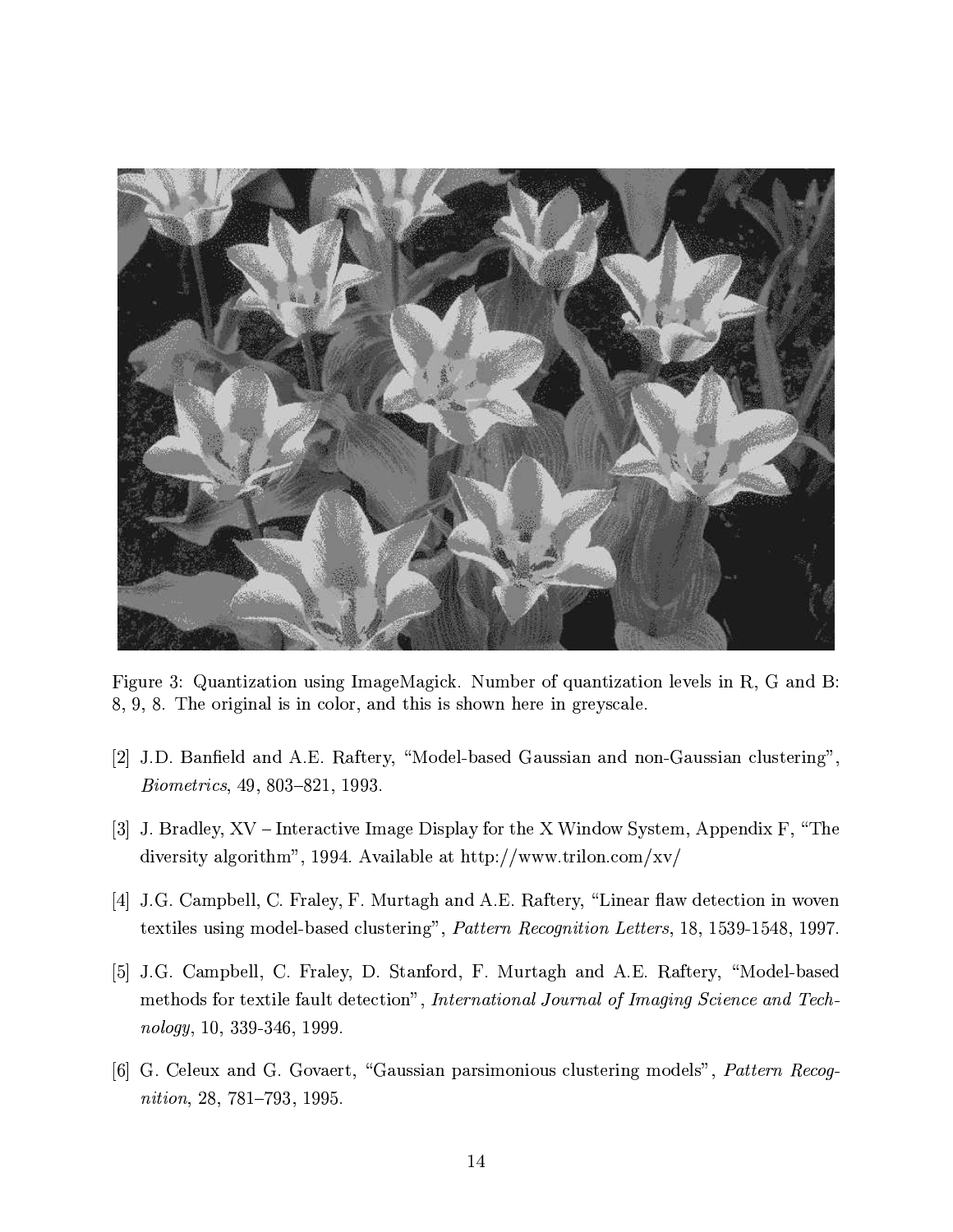

Figure 4: Sails test image, original data. The original is in color, and this is shown here in greyscale.

- [7] H.D. Cheng, X.H. Jiang, Y. Sun and Jingli Wang, "Color image segmentation: advances" and prospects", Pattern Recognition, 34, 2259-2281, 2001.
- [8] J. Cristy, ImageMagick routine "Quantize", http://www.imagemagick.org/www/quantize.html,  $2001\,$
- [9] A. Dasgupta and A.E. Raftery, "Detecting features in spatial point processes with clutter via model-based clustering", Journal of the American Statistical Association, 93, 294– 302, 1998.
- [10] A.P. Dempster, N.M. Laird and D.B. Rubin, "Maximum likelihood from incomplete data via the EM algorithm", Journal of the Royal Statistical Society, Series, B, 39, 1-22, 1977.
- [11] S.G. Djorgovski, A. Mahabal, R. Brunner, R. Williams, R. Granat, D. Curkendall, J. Jacob and P. Stolorz, "Exploration of parameter spaces in a virtual observatory", in J.L.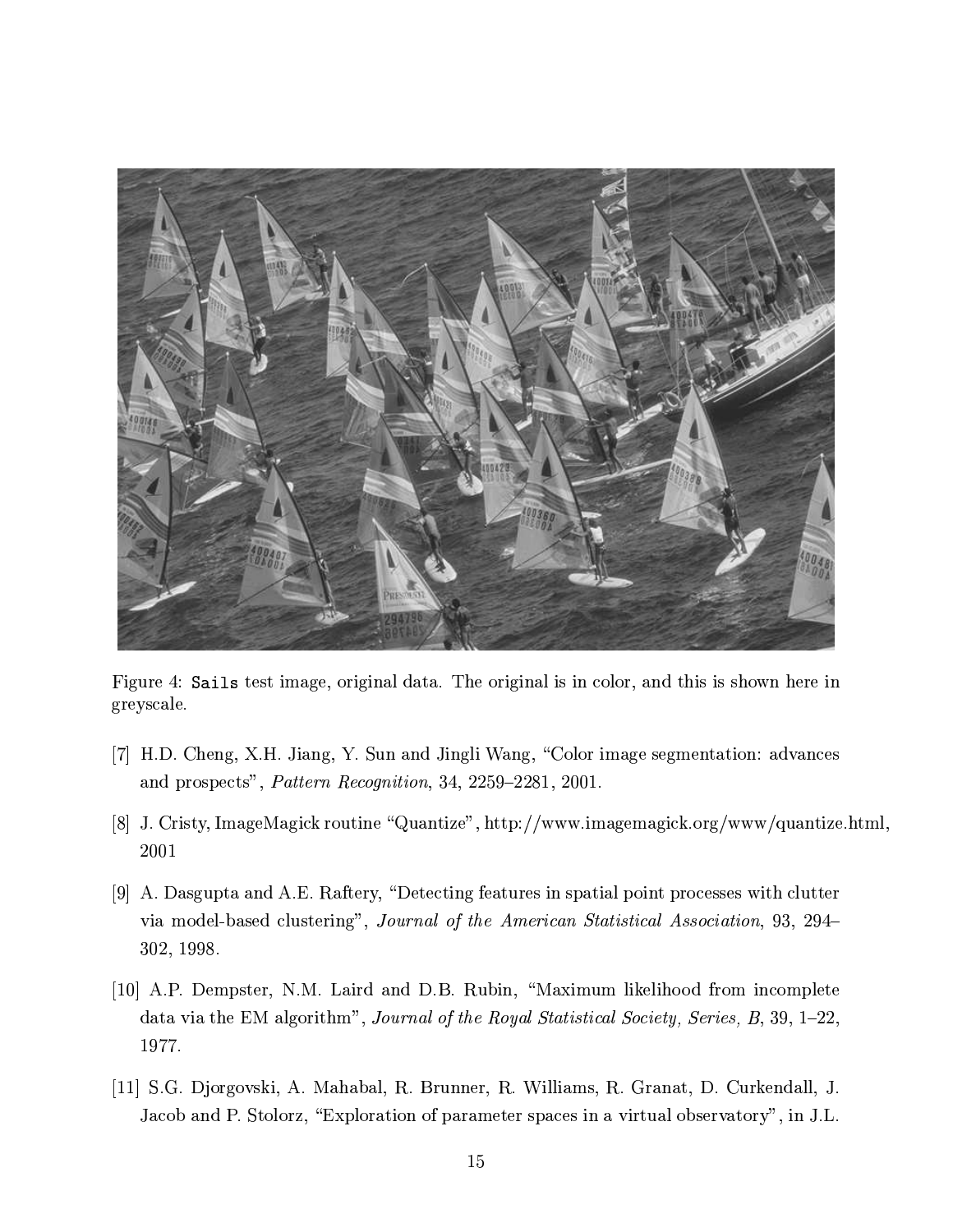

Figure 5: Quantization using our algorithm. Number of quantization levels in R, G and B: 9, 8, 9. The original is in color, and this is shown here in greyscale.

Starck and F. Murtagh, Eds., *SPIE Proceedings* Vol. 4472, SPIE, Bellingham, in press, 2001.

- [12] F. Forbes, C. Fraley, N. Peyrard and A.E. Raftery, "Region-of-interest selection and dynamic breast magnetic resonance data analysis via multivariate and spatial statistical segmentation methods," Technical Report, Department of Statistics, University of Washington, 2001.
- [13] C. Fraley, "Algorithms for model-based Gaussian hierarchical clustering", SIAM Journal of Scientific Computing, 20, 270-281, 1999.
- [14] C. Fraley and A.E. Raftery, "How many clusters? Which clustering method? Answers via model-based cluster analysis", The Computer Journal, 41, 578–588, 1998.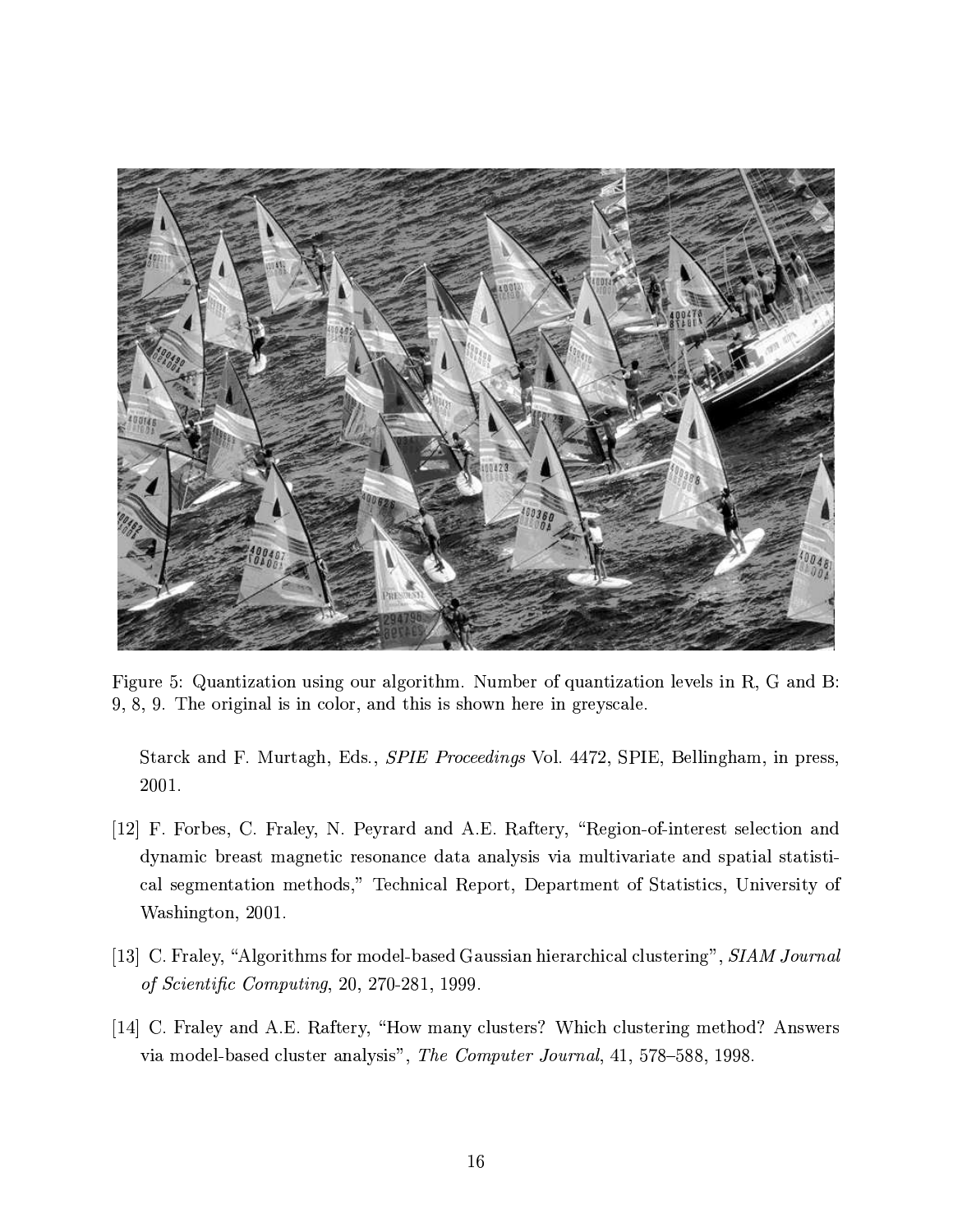

Figure 6: Quantization using ImageMagick. Number of quantization levels used in R, G and B: 9. The original is in color, and this is shown here in greyscale. Dithering is used, yielding a visually better result than no dithering.

- [15] C. Fraley and A.E. Raftery, "Model-Based Clustering, Discriminant Analysis, and Density Estimation," Technical Report no. 380, Department of Statistics, University of Washington, 2000. Available at www.stat.washington.edu/tech.reports.
- [16] R.E. Kass and A.E. Raftery, "Bayes factors", Journal of the American Statistical Association, 90, 773-795, 1995.
- [17] J. Kominek, Waterloo BragZone, 2000, http://links.uwaterloo.ca/bragzone.base.html Images: ftp://links.uwaterloo.ca/pub/BragZone/ColorSet
- [18] G. McLachlan and K. Basford, *Mixture Models*, Marcel Dekker, 1988.
- [19] G. McLachlan and T. Krishnan, The EM Algorithm and Extensions, Wiley, 1997.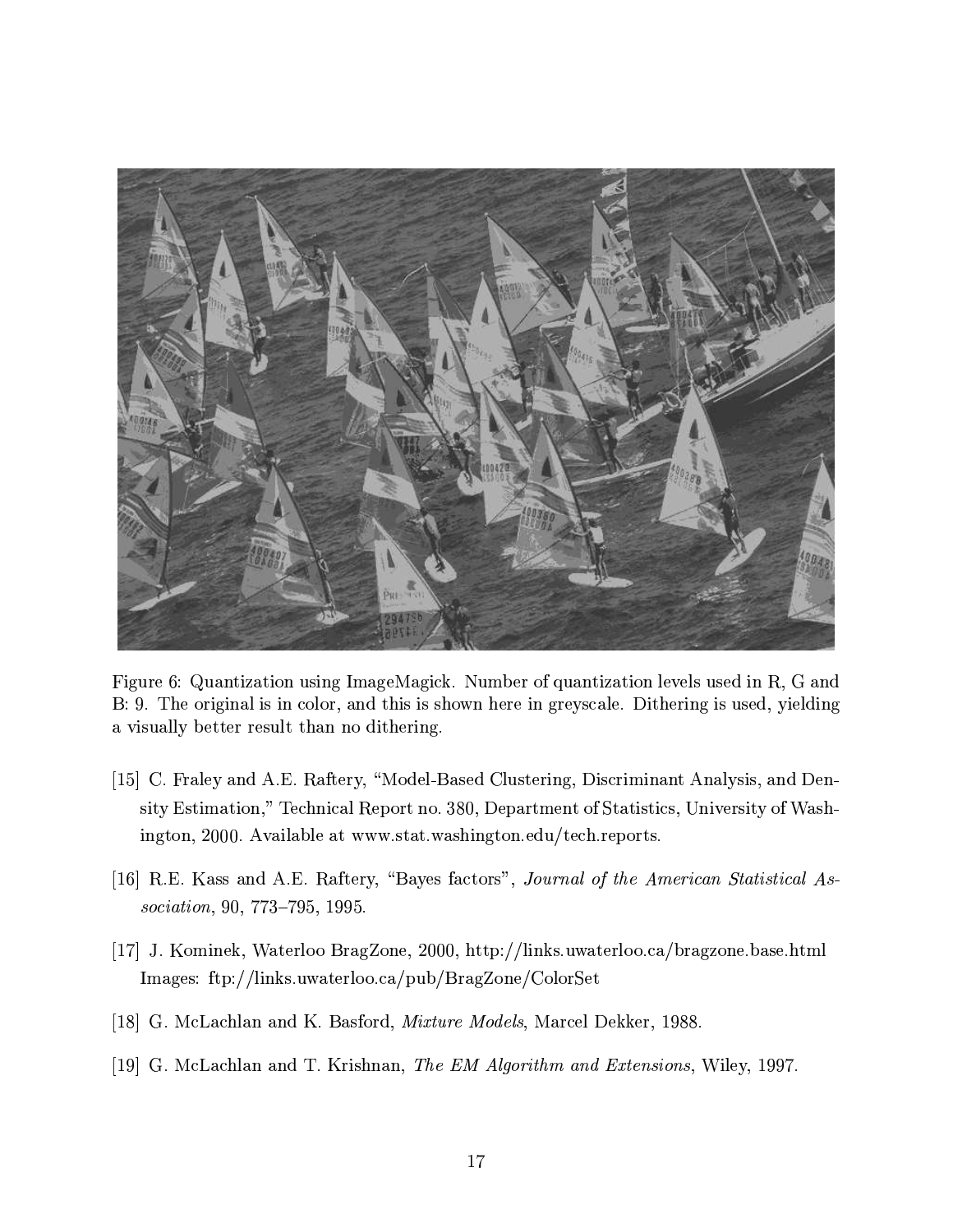- [20] MR Multiresolution Analysis Software Environment, Volume 3 MR/3 Multichannel Data, Section 17.4 Color Images, pp. 287–290, www.multiresolution.com, 2001.
- [21] S. Mukherjee, E.D. Feigelson, G.J. Babu, F. Murtagh, C. Fraley and A. Raftery, "Three types of gamma-ray bursts", The Astrophysical Journal, 508, 314–327, 1998.
- [22] F. Murtagh and A.E. Raftery, "Fitting straight lines to point patterns", *Pattern Recog*nition, 17, 479–483, 1984.
- [23] F. Murtagh, "A survey of algorithms for contiguity-constrained clustering and related problems", The Computer Journal, 28, 82-88, 1985.
- [24] Soo-Chang Pei, Ching-Min Cheng and Lung-Feng Ho, "Limited color display for compressed image and video", IEEE Transactions on Circuits and Systems for Video Technology, 10, 913–922, 2000.
- [25] A.E. Raftery, "Bayesian model selection in social research (with discussion by Andrew Gelman, Donald B. Rubin and Robert M. Hauser)". In Sociological Methodology 1995. Ed. Peter V. Marsden, Oxford: Blackwells, pp. 111-196, 1995.
- [26] K. Roeder and L. Wasserman, "Practical Bayesian density estimation using mixtures of normals", Journal of the American Statistical Association, 92, 894–902, 1997.
- [27] P. Scheunders, "A comparison of clustering algorithms applied to color image quantization", *Pattern Recognition Letters*,  $18$ ,  $1379-1384$ ,  $1997$ .
- [28] P. Scheunders, "A genetic c-means clustering algorithm applied to color image quantization", *Pattern Recognition*, 30, 859–866, 1997.
- [29] G. Schwarz, "Estimating the dimension of a model", The Annals of Statistics, 6, 461– 464, 1978.
- [30] D.C. Stanford, Fast Automatic Unsupervised Image Segmentation and Curve Detection in Spatial Point Patterns, Ph.D. Dissertation, Department of Statistics, University of Washington, 1999.
- [31] S. R. Tate, "Band ordering in lossless compression of multispectral images". IEEE *Transactions on Computers*, 46, 477–483, 1997.